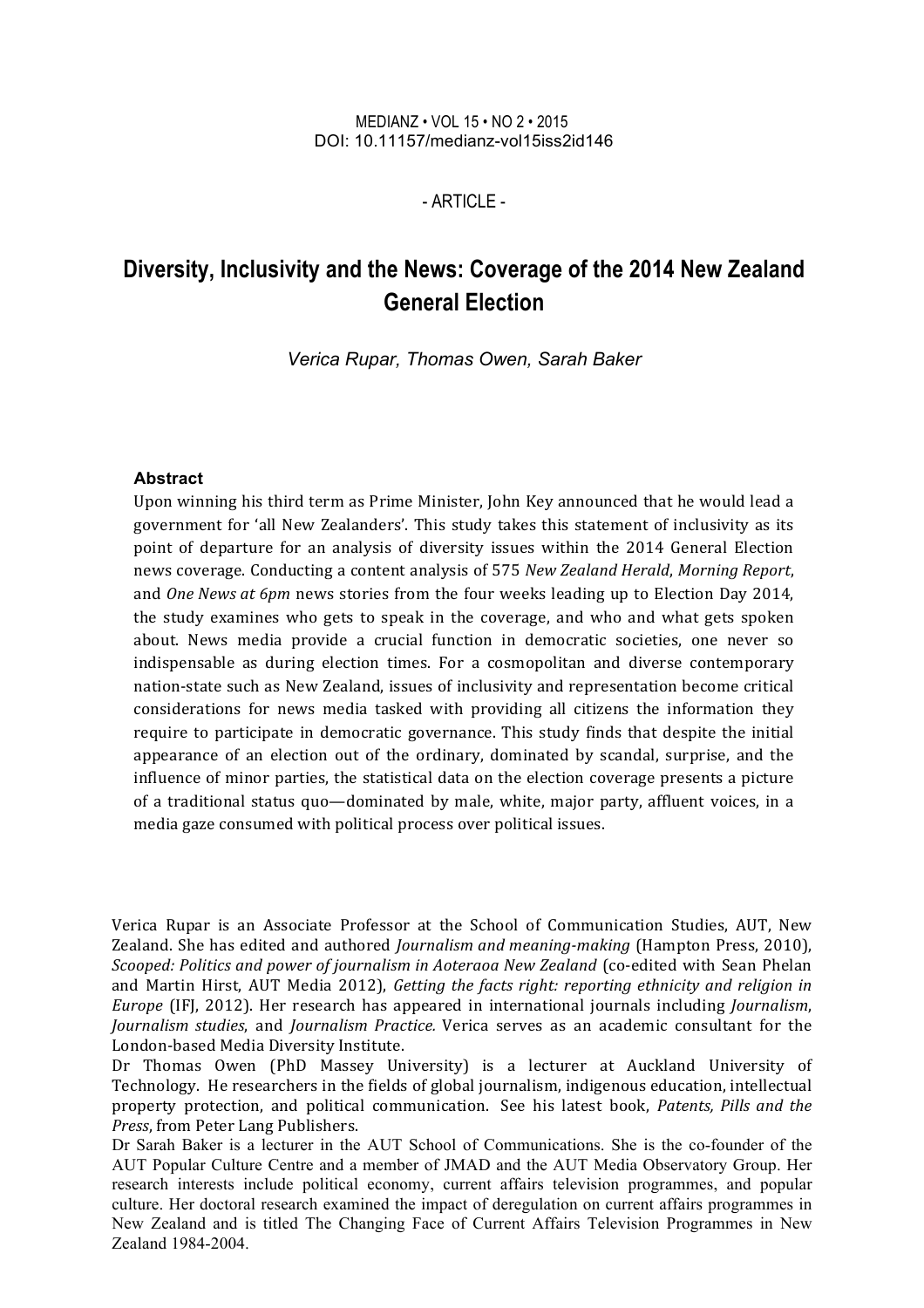#### **Introduction**

The normative demand that media communications serve democracy is at its most salient during election time. Public interest in media performance significantly increases as the voting comes closer, raising questions over the place of media in society, accuracy and fairness, power and disparity, social integration and identity, and political and social change. The idea of the *inclusive society*—a society based on equality of opportunities and the equal capacity of all members regardless of differences in race, ethnicity, faith, religion, language, gender, social status, (dis)abilities, or sexual orientation (United Nations 2009)—underpins political speeches<sup>1</sup> on both sides of the political spectrum, aiming to maintain social distinctions while attracting both media and voter attention. A 'wider social interest' colours the pages of party manifestos and serves as a stage for managing diversity as collectivity of difference and cultural diversity as cultural difference (Bhabha 2006), especially in social situations when 'equal' and 'different' might collide. Academics warn that society depends on the quality of radio and television bulletins, print and online news for the efficiency of its democratic institutions (Carey 1997). At election time—a period of high political activity—the media's duty to provide information and alert the public to the events and issues of the day is often invoked.

This process in turn ignites additional responsibilities around the formation of public opinion, public engagement, and the encouragement of political participation (Blumer and Cushion 2014). While the Electoral Commission is charged with ensuring that general election advice is communicated to all eligible voters regardless of sex, race, ethnicity, age, disability, sexual orientation or family status, the media's task is often understood to ensure that members of the public are able to draw upon a 'diverse marketplace of ideas' in order to decide who to vote for (Strömbäck and Kaid 2008). This liberal conception of diversity<sup>2</sup> (Boswick and Husband 2005), associated with the spectrum of political options and equal access to political and media arenas, promotes the idea that virtues of tolerance and respect for 'otherness' allow harmonious functioning of society and put a barrier to discrimination on any ground. These progressive (van Dijk 1989) discourses create a normative framework for the news media's approach to elections in democratic societies.

For these reasons, elections provide a fertile context for looking closely at journalism, democracy, and the diversity of voices and ideas in the media. The New Zealand 2014 General Election, described as a 'no change election' and an 'indisputable triumph for one man' (Armstrong 2014), brought the National Party a third term in office. Prime Minister John Key claimed it as 'a victory for those who refused to be distracted and for those who knew a vote for National was a vote for a brighter future in New Zealand' (*The New Zealand Herald* 2014). On election night, John Key repeated a phrase often heard during the elections: 'I will lead a Government that governs for all New Zealanders' (*The New Zealand Herald* 2014).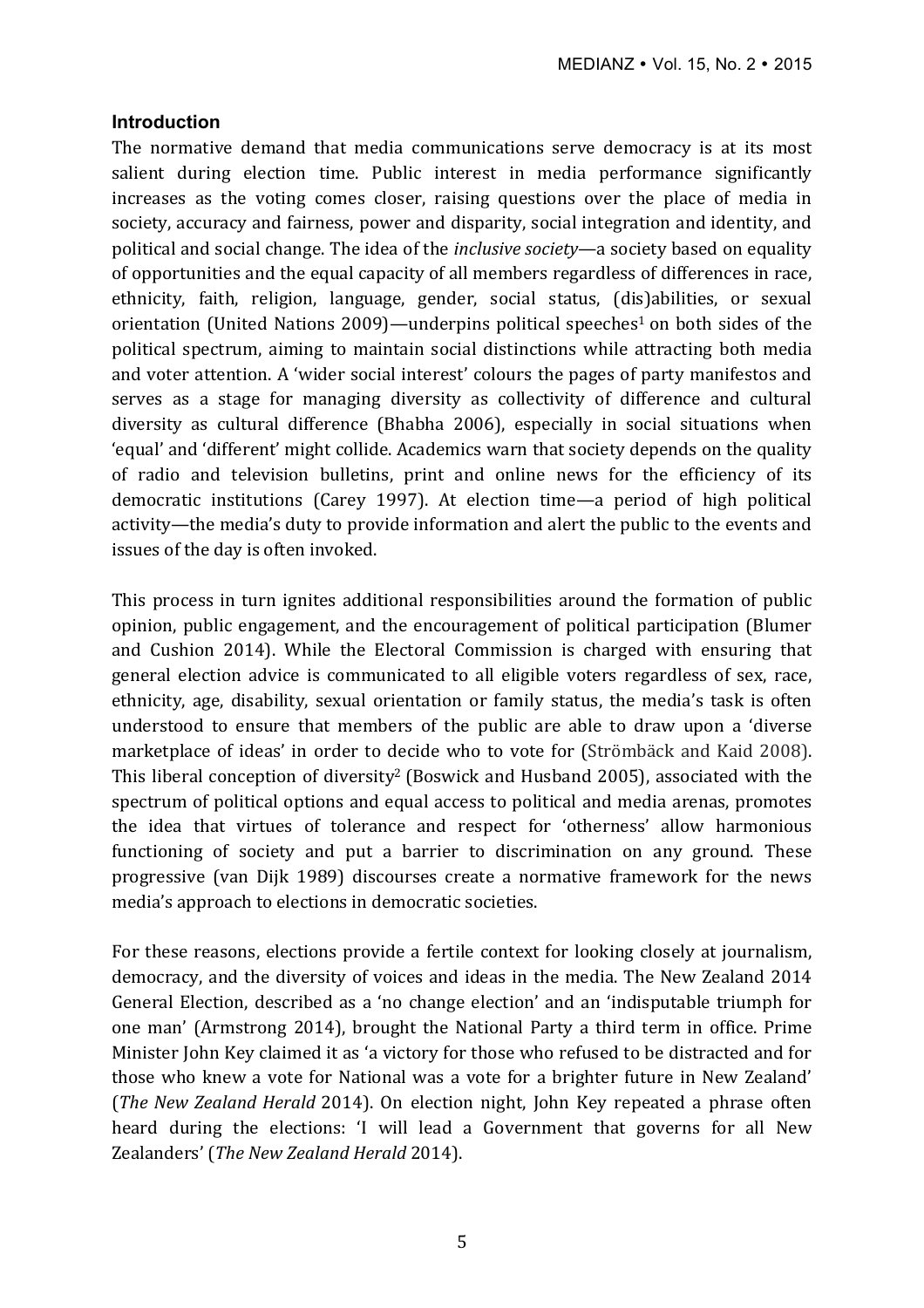John Key's explicit reference to inclusivity provides the point of departure from which this study examines media coverage of the 2014 New Zealand General Election. Progressive discourses may drive the news media's approach to elections, but research has repeatedly demonstrated discrepancy between normative ideas of journalism and its actual everyday practice. Specifically, this study focuses on the relationship between the election news and social diversity. Based on the project *AUT Media Observatory: News, politics and diversity in the 2014 New Zealand General Election<sup>3</sup>, it aimed to* address the following questions: Who is engaged in the election debate? Who is talked about in the media? And what is talked about in the election coverage? The research was conducted from 23 August until 19 September 2014—the four weeks leading up to the General Election on September 20. Using a content analysis framework (Krippendorff 2013), the study investigated election reports published in *The New* Zealand Herald newspaper, and broadcast on Radio New Zealand's Morning Report and Television New Zealand's *ONE News at 6pm*.

# **Journalism, democracy, and diversity**

The examination of media roles in democracy has historically developed around the question of what media practice means in terms of how people can live well together (Couldry 2012). The news media occupy a central space in the political communication process, and the examination of how news media encourage community cohesion around shared values has become ingrained into any purposeful communication about politics. This centrality comes with a good reason. Academic research on political reporting and the forms of journalism that support democratic practice (Blumler and Cushion 2014) has foregrounded concerns about the disconnection between what the media highlight and what the public consider important (Norris 2000). Mainstream political journalism has also been criticised for its inability to support serious political discourse; for its treatment of politics as spectacle; its focus on events rather than issues; obsession with personalities over policies; approach to election campaigns as horse races; preference for conflict over debate; and its strong implication in what has commonly been described as the regression of public life (Curran et al. 2009). At the core of all these indictments sits a critical question concerning the forum-creating capacity of the press. Almost a century since the journalist Walter Lippmann (1922) and the philosopher John Dewey (1927) started a debate on the nature of politics, the role of experts, and the place of journalism in society, an urge for democratic improvement of the news has repeatedly reemerged to underpin conversations about communication and its strategic use in political matters.

In a world characterised by diversity and inequality, the ultimate goal of dialogic democracy may be seen not as 'consensus', but rather the production of a space for 'multiple voices', where "'closure" is not achieved at the expense of failing to question prevailing relations of power' (Dobson 2014, 130). News media's role in processing, distributing and receiving social information ensures it occupies a central position in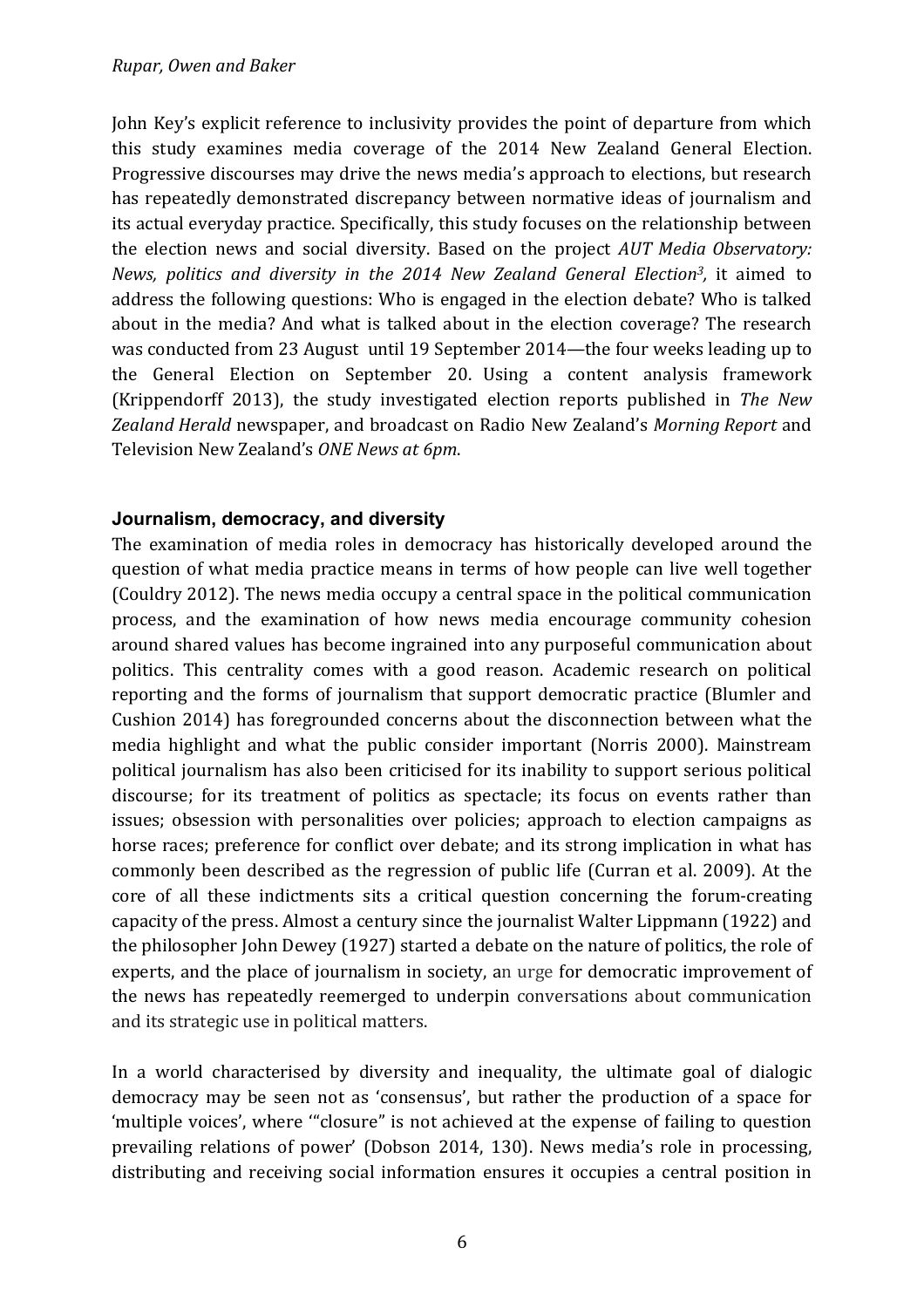providing a forum for public debate helping citizens to participate in public life. Being inclusive of the community defines what media do—or are expected to do—in terms of the civic values of equality and diversity, universally and not only in the time of elections. 'Can we live together, equal and different?' So asked Alain Touraine (1998, 140) in an essay challenging conventional, socio-centric approaches to inclusion and exclusion, equality and difference, diversity and multiculturalism. Touraine asserts:

We must acknowledge that laws are increasingly being replaced by contracts and processes of arbitration and mediation, and most of all that norms fade away or are suppressed.  $\ldots$  The disappearance of what we formally called society, which was neither diverse nor egalitarian, but rather integrated and hierarchical, opens the way for equality and diversity. (Touraine 1998, 157)

It is the commitment to a diversity of voices that is crucial for understanding journalism's place in society-its pledge to provide accurate, fair and impartial reporting, and to promote public participation in the democratic process. Expressions of reference to specific social groups, for example young and old, poor and rich, political left and right, are considered to be signs of belief in common origin and joint action. These expressions also indicate a certain level of distinctiveness that—in the everyday production of news—journalists transparently recognise as a 'plural subject' (Day 2006) worth mentioning in order to understand the election debate. Journalism's intervention, visible in the choice of sources, references to social groups and selection of topics, has been considered an important element within the wider process of 'mediatization' of politics (Cushion and Thomas 2013). This paper focuses on these three aspects of journalism practices to investigate the role news media played in structuring public debate during the 2014 election campaign.

Media's ambition to fulfil their public sphere ideals—in Habermas' (1989) definition of the concept as a realm of social life in which public opinion can be formed and where access is guaranteed to all citizens—becomes most visible in election time. While political and corporate interests and institutional routines within the journalistic field determine professional orientation towards power elites—'The news media do not passively describe or record news events in the world, but actively (re-)construct them, mostly on the basis of many types of source discourses' (van Dijk 1989, 203)—media carry a capacity to bring diversity of voices in public arena (Hilgartner and Bosk 1988). People, issues and events: three domains most relevant for the news media operation, co-exist in public space but are forced to compete for public attention. For the majority of citizens who go to the ballot box, news is a type of discourse they engage with most frequently in their everyday lives (van Dijk 1986). The investigation of discursive pluralism in news media, as crucial sites for affirmation or discrimination of social and cultural diversity, therefore has a potential to reveal insight into the forum-creating capacity of the press. However, this capacity is far from given.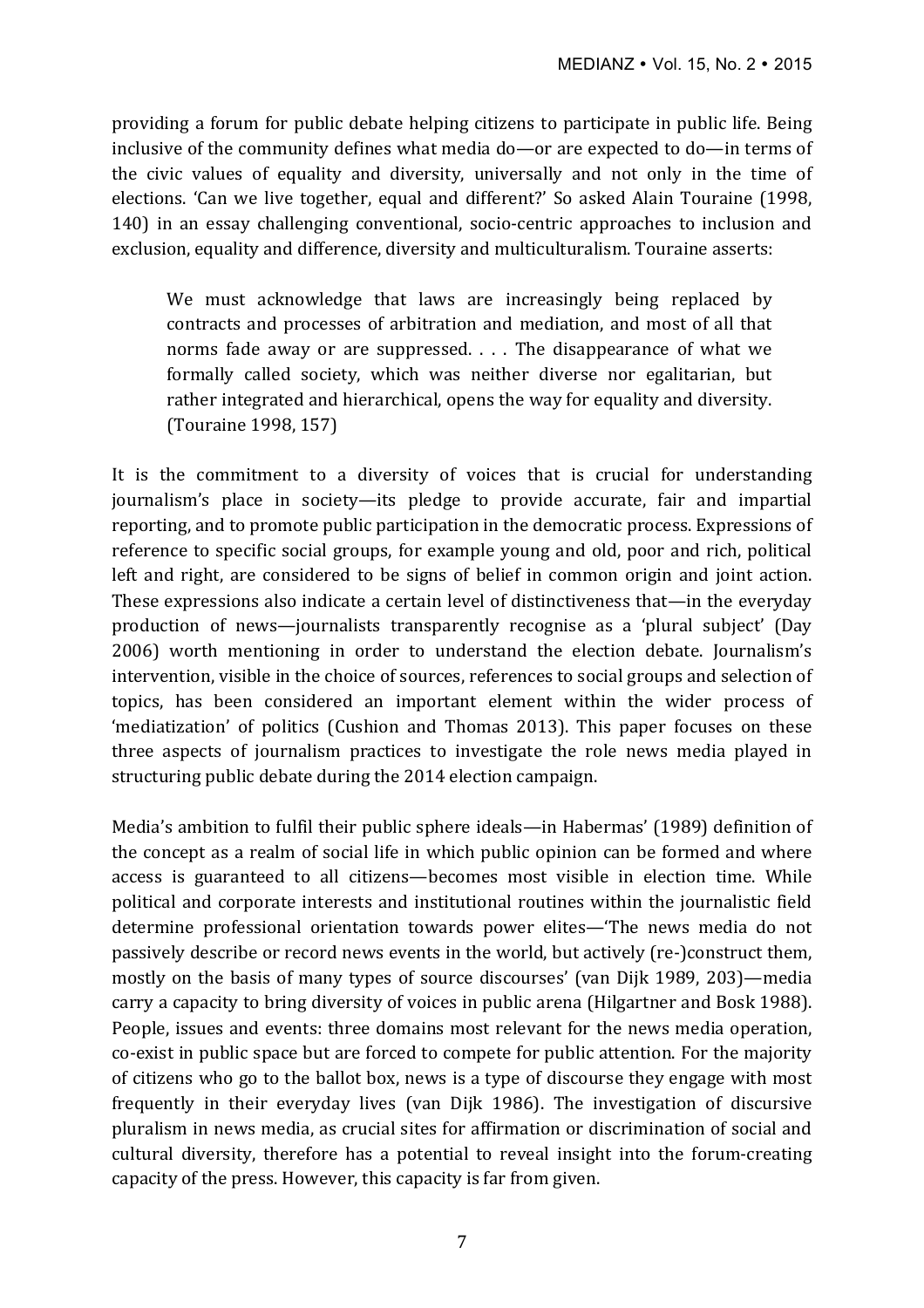While the answer to the question 'who can talk' in the news defines journalists' approach to political reality, the frequent appearance of official sources in reporting indicates a 'perpetuation of the status quo' (Johnson-Cartee 2005, 236) because the legitimate institutions with privileged access to the news are also the sources with economic or political power. This influence of the powerful on the content of news reporting has further consequences for life in democratic societies because it limits the scope of critical public dialogue. The decision of whose voices and viewpoints should inform and structure the news discourse 'goes to the heart of democratic views of, and radical concerns about, the news media' (Cottle 2003, 5). Extensive scholarship on the position of the elite who have privileged access to news and an advantage in defining reality (Gitlin 1980; Herman and Chomsky 1988) reveals how the news media legitimise social inequality. For example, a lack of female voices when compared to men suggests an erasure of female points of view. Marginalising women's candidacy and voice at election time compromises the practice of a deliberative democracy and despite some improvement in coverage of political stories of women over time, women politicians mostly remain obstinately 'othered' by and in media discourse (Ross and Comrie 2011).

Using the concept of the press as a forum for public debate, this paper approaches the question of politics, news and diversity through an analysis of the topics of election reports, the use of sources, and references to social groups as elements of journalism practice. 

# **Research design**

This study analyses media coverage of the 2014 NZ General Election through a content analysis of articles in *The New Zealand Herald*, broadcasts on Radio New Zealand's (RNZ) Morning Report and Television New Zealand's (TVNZ) ONE News at 6pm.<sup>4</sup> These three news outlets were selected for their audience reach and for the central space they occupy in the New Zealand media landscape. A pilot week of coding ran from 11 August to 17 August, with final coding checks completed during the week beginning 18 August. The resulting study examined media coverage from the four weeks leading up to Election Day on 20 September 2014 (that is, coverage from 23 August to 19 September). Only stories that focused on the General Election were coded. This included stories that either mentioned the election in the introduction, or in which more than a third of the story dealt with the election.<sup>5</sup> These criteria generated a sample of 575 news stories (valid coding sheets) that were used as unit of analysis, including 116 from *TVNZ* (20.2% of the sample), 193 from *Radio NZ* (33.6% of the sample) and 266 from the *New* Zealand Herald (46.2% of the sample).

Each of the 575 articles was then coded into sixteen categories related to our investigation of news, politics and diversity. These included the topic of the news story (with coders selecting up to three main topics for each story), the sources referred to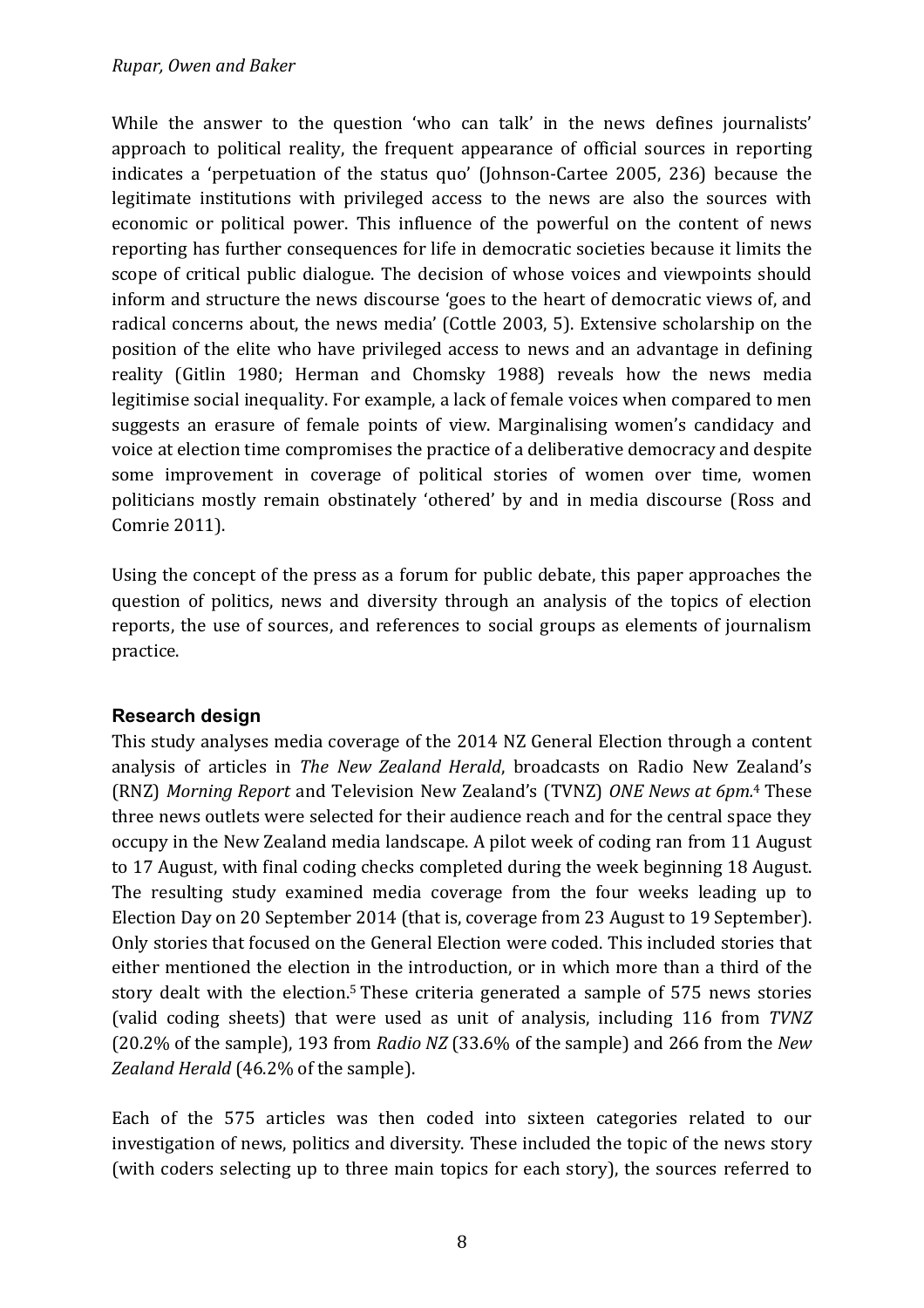(coded by organisation, affiliation, gender, ethnicity, and socio-economic status, where specifically defined), as well as further references in the articles to various groups of people, as defined by age, gender, ethnicity, socio-economic status, physical ability, and organisational and professional affiliation.<sup>6</sup> References to social groups were focused upon in this study in order to help unpack those identified as most frequently targeted for discrimination. The different categories were determined in reference to the Human Rights Act 1993 and although not comprehensive, provide a ground for exploring journalism's tendency to either single out or marginalise certain voices in the public domain. In terms of affiliations, particular attention was paid to references to political parties, and to the use of individuals from political parties as sources – in particular, the use of party leaders. Furthermore, for the category of sources and gender, codes were developed in order to distinguish whether the source was directly quoted or referred to through reported speech, and also in what order the sources appeared in the story (up to the first three sources).

These coding categories were thus designed to identify: 1) what types of social groups, identities, organisations, and individuals were represented in the election coverage; 2) which individuals from which groups were used as sources; and 3) what the topics of the election articles were. In this way, the coding categories relate to the three original research questions of this study: Who is engaged in debate in the election coverage? Who is talked about? And what is talked about? For all coding categories, reliability checks were conducted using Holsti's formula<sup>7</sup> and inter-coder agreement overall reached 94% (North et al. 1963), ensuring that all coders were working to the same consistent standard.

Before presenting the findings of the study, this section will first provide further detail on the context of the election media coverage by briefly introducing each of the three media outlets under investigation in light of their commitments towards diversity. Radio NZ Ltd is a Crown Entity company that operates under a charter outlining what the non-commercial, publicly funded national broadcaster is expected to provide. Section One (f), for example, directs RNZ to deliver 'comprehensive, independent, impartial and balanced national news services and current affairs; including items with a regional aspect' (Radio NZ 2007, 8). Editorial independence is guaranteed by this Act. Recognising and respecting diversity is highlighted as an aspect of serving the nation in the Charter and in the 1989 Broadcasting Act's codes of broadcasting. RNZ sees its role in news and current affairs as one concerned with the broad interests and diversity of its audience (Radio NZ 2007, 23). This is corroborated by public opinion: in an RNZ survey in March-April 2014, 88% of respondents thought a public service radio broadcaster important for the country (5% disagreed) and 80% thought RNZ provided a valuable service for New Zealanders (5% disagreed). A 'live listening' survey for the final quarter of 2013 revealed that the weekly live cumulative audience for RNZ National was  $493,000$ , or  $15\%$  of the  $15+$  population. The same measurement for *Morning Report* was 355,000 (the highest audience numbers for national news, current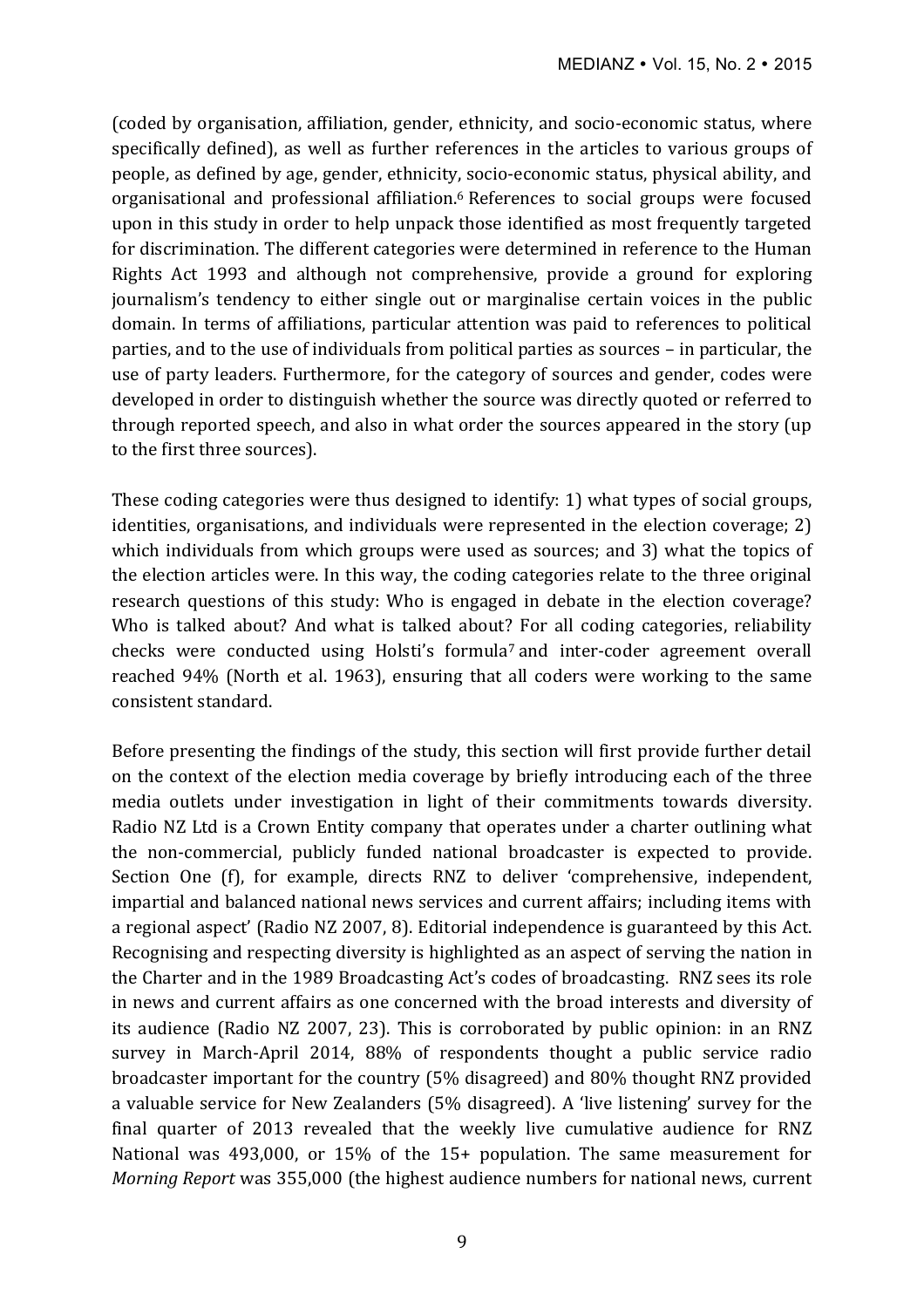affairs, documentary, magazine, talk programmes). RNZ National's share of all radio station listening was 10.3%; *Morning Report's* station share was 13.8%. In terms of audience size, the cumulative figures place RNZ National as second of all radio stations nationwide, while its station share puts it as first nationwide.

TVNZ, on the other hand, is a Crown-owned enterprise, operating independently from the State, yet required to return dividends to the government (Myllylahti 2014). TVNZ operates four national television channels: TV One, TV2, TVNZ Heartland, and TVNZ Kidzone24 (although the latter two are only available via pay channels on Sky, and online). TV One's target demographic is viewers in the 25-54 age bracket, and it has a total channel share of around  $30\%$ .<sup>8</sup> The channel's 6pm news bulletin remains New Zealand's most-watched television programme, reaching more than 700,000 people each night as of July 2014. Helen Clark's Labour government introduced a Charter for the broadcaster in 2003, however this was abandoned by the subsequent National government under John Key, which passed the Television New Zealand Amendment Bill on 12 July 2011 (New Zealand Parliament 2011). With this bill, TVNZ was released from its public service obligations and encouraged to return to a commercial agenda (Lealand 2011). Section 12 of the new bill stipulates that: 'The functions of TVNZ are to be a successful national television and digital media company providing a range of content and services on a choice of delivery platforms and maintaining its commercial performance' (Thompson 2010).

*The New Zealand Herald* (NZH) is New Zealand's largest daily newspaper. It is also one of the oldest, having been launched in 1863. Ownership has changed numerous times throughout its history, although it has consistently remained a privately owned and operated enterprise. It is currently part of NZME's (New Zealand Media Entertainment, previously known as APN News and Media) portfolio. The *New Zealand Herald* is published Monday to Friday, *The Weekend Herald* on Saturday, and the week is rounded out by the *Herald on Sunday. The New Zealand Herald's* circulation has remained steady at around 170,000 for seven consecutive audit periods, and the nzherald.co.nz website usually gets around 2.4 million page views of content per day. This is spread across around 360,000 unique browsers, with around 1.33 million people engaging with *Herald* journalism each week (*The New Zealand Herald, 2012*), and a daily brand audience of 818,000. The New Zealand Media branch of APN (which includes the *Herald* brands) posted revenue of AU\$135.6 million for the six months ended June 30, 2014 (StopPress 2014).

# **Who is engaged in debate: sources of news**

## *Parties and leaders*

The findings of this study indicate that recognised political party sources dominated over non-political party sources in the election news coverage. There were approximately one and a half times more political party sources (784) in election news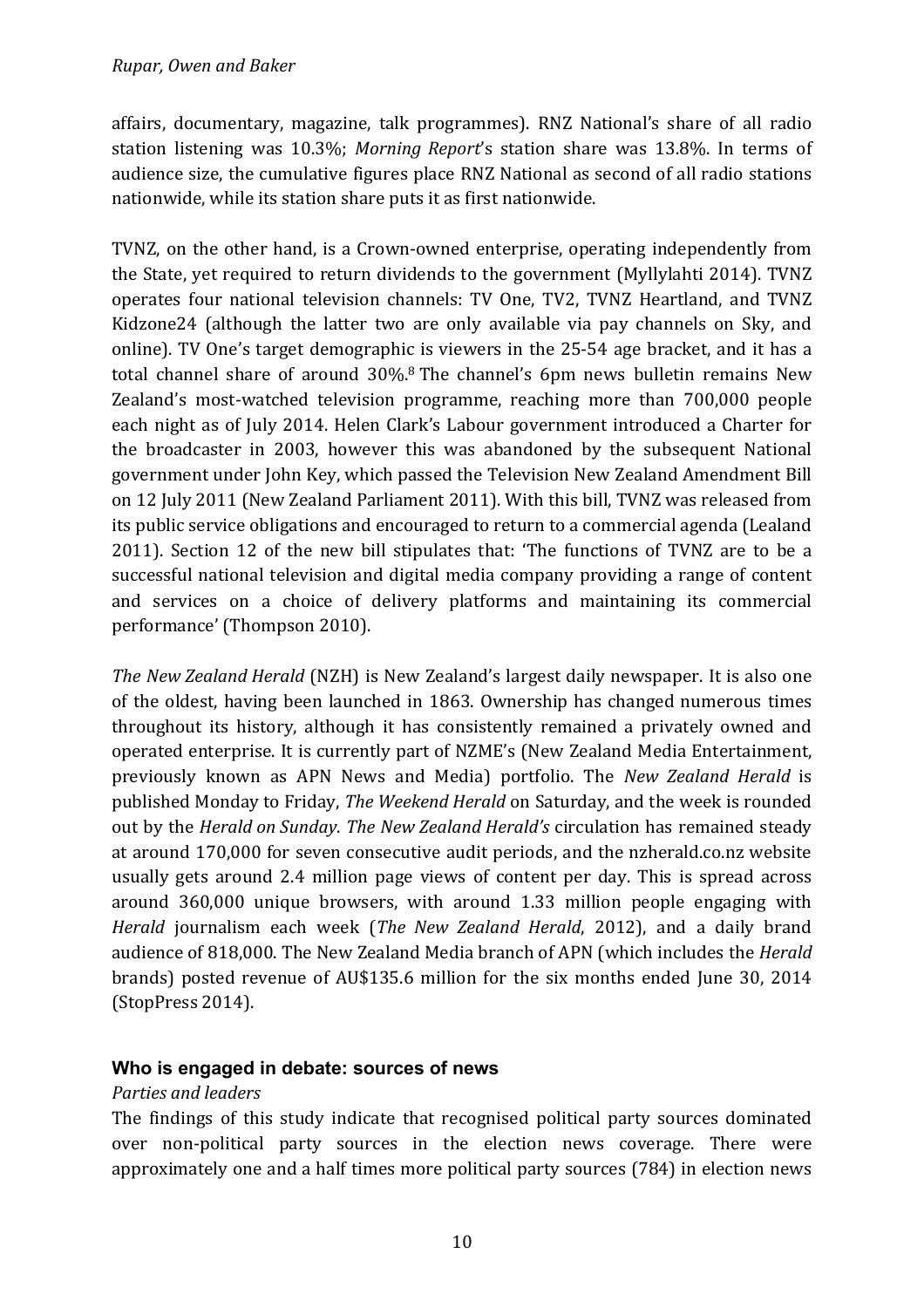coverage than other non-political party sources combined (571). The current governing major party, National, was the most frequent of political sources (209), while members of the public were the most frequent non-political source  $(215)$ . The coding of a source as Political/National or Political/Labour was based on the presenter identifying the source as a National or Labour Member of Parliament as well as a party member.

| $(N = 1355)$             |                  |
|--------------------------|------------------|
| <b>Variables</b>         | <b>Frequency</b> |
| <b>Political parties</b> | [784]            |
| <b>National Party</b>    | 209              |
| Labour Party             | 178              |
| Internet-Mana group      | 92               |
| New Zealand First        | 81               |
| The Greens               | 80               |
| Conservative party       | 52               |
| Māori party              | 43               |
| <b>ACT New Zealand</b>   | 24               |
| United Future            | 23               |
| Aotearoa Legalise        |                  |
| Cannabis                 | 2                |
| The Alliance             | $\mathbf{0}$     |
| <b>DPSC</b>              | $\mathbf{0}$     |
| Focus New Zealand        | 0                |

Figure 1: Political party sources

These results demonstrate a dominance of the two main political parties in the frequency of sources. Interestingly, the number of times each party was used as a political source roughly corresponded with their ranking in the polls. The Internet Mana group's (including references to the Internet Party and Mana Movement as a combined coalition) media appearances outnumbered the Greens, New Zealand First and the Conservatives. As a new party/coalition it was perceived to have greater news value; it was also an alliance formed under MMP, which attracted greater attention than other similar parties. The Internet Mana group was also followed closely by media as there was often drama, controversy and conflict associated with the alliance and the stories surrounding it (the strong link between the group and Kim Dotcom and the controversy around the Moment of Truth event, for example) was a major focus of the media coverage. References to the main political leaders in the coverage followed similar patterns to the political party references. The most prominently referred to political leaders were John Key, David Cunliffe, Winston Peters, and the Greens' co-leaders, Metiria Turei and Russel Norman. Colin Craig (Conservative party) also featured prominently.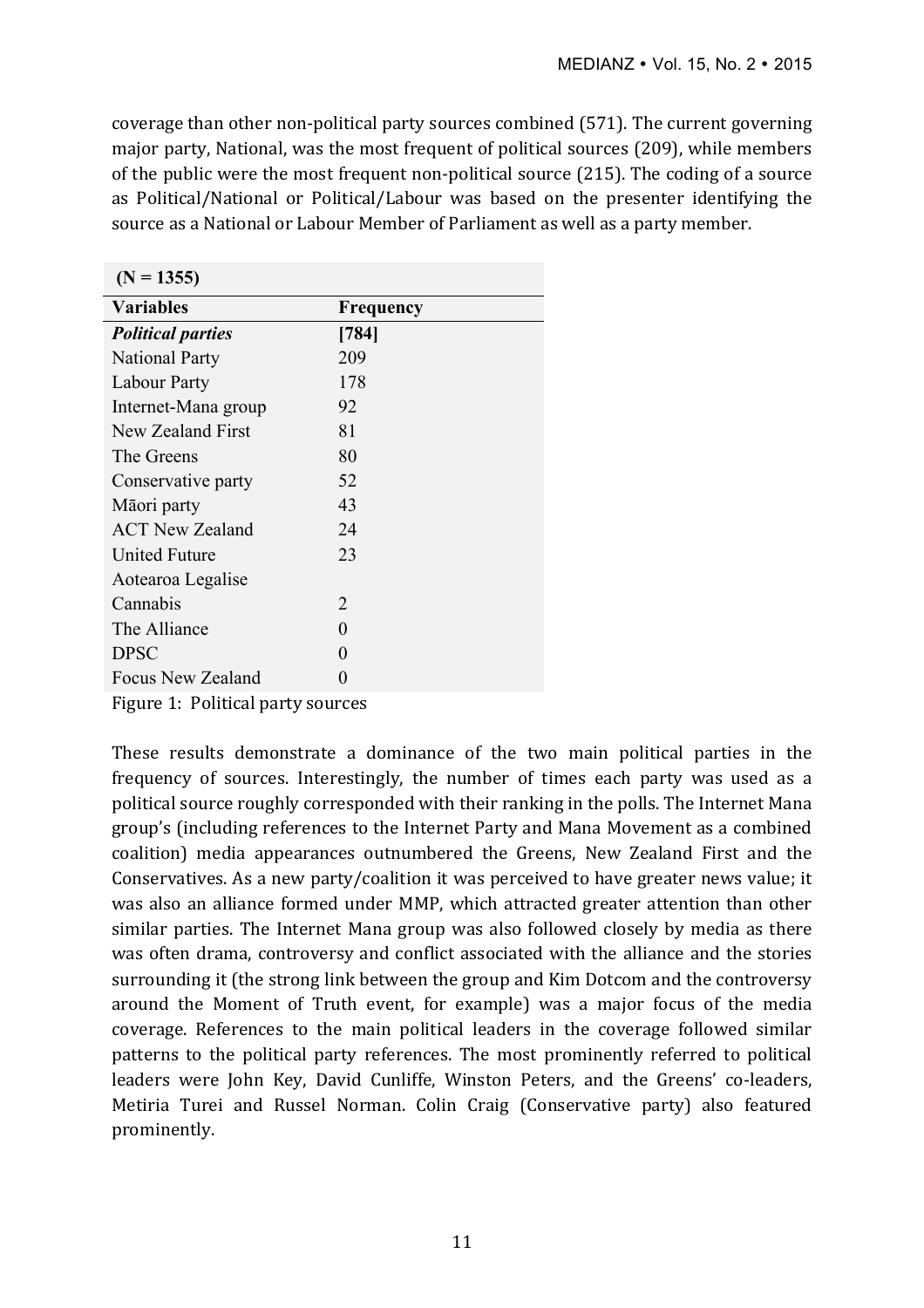| <b>Variables</b>                | Frequency      |
|---------------------------------|----------------|
| <b>Other sources</b>            | [571]          |
| Members of the public           | 215            |
| Central Government <sup>9</sup> | 76             |
| Media/Other journalists         | 55             |
| Academia                        | 44             |
| <b>Business and Economy</b>     | 41             |
| Other                           | 25             |
| Law and Order                   | 22             |
| <b>NGO</b>                      | 18             |
| <b>Public Services</b>          | 17             |
| Intelligence                    | 15             |
| Prof. Association               | 10             |
| Trade union                     | 7              |
| Celebrities/Entertainment       | 6              |
| Pollsters                       | 6              |
| Think tank                      | 5              |
| Anonymous                       | $\overline{4}$ |
| Sport                           | $\overline{2}$ |
| <b>Local Government</b>         | 1              |
| Medical                         | 1              |
| Military                        | 1              |
| Religion                        | $\overline{0}$ |

Figure 2: Other sources (non-political party sources)

In terms of non-political party sources, the main sources featured in stories were 'Members of the public' (215). Public voices were heard in vox populi interviews, whose short snippets of quotations raised the overall number of direct quotes from sources. Typically, the reporter would pose a question to a number of people on the street or at a public meeting. These were short comments and direct quotes edited to form collages rather than longer interviews. The quotations came across as brief comments rather than detailed interviews or analysis. Some of the vox pops were on topics such as the drinking age, pensioner travel entitlements, the minimum wage and mass surveillance.

Notably, in terms of economy and labour issues, Business and Economy sources (41) far out-numbered the Trade Union sources (7). In one prominent piece of coverage on RNZ there was a discussion on August 25 between the Economics Correspondent, several chief executives, and one trade union official. This highlighted a reliance and emphasis on business and economic sources and relative lack of engagement with trade unions and workers. Interestingly there was a relatively low use of celebrity and entertainment sources, which is counter to previous news and current affairs research where there has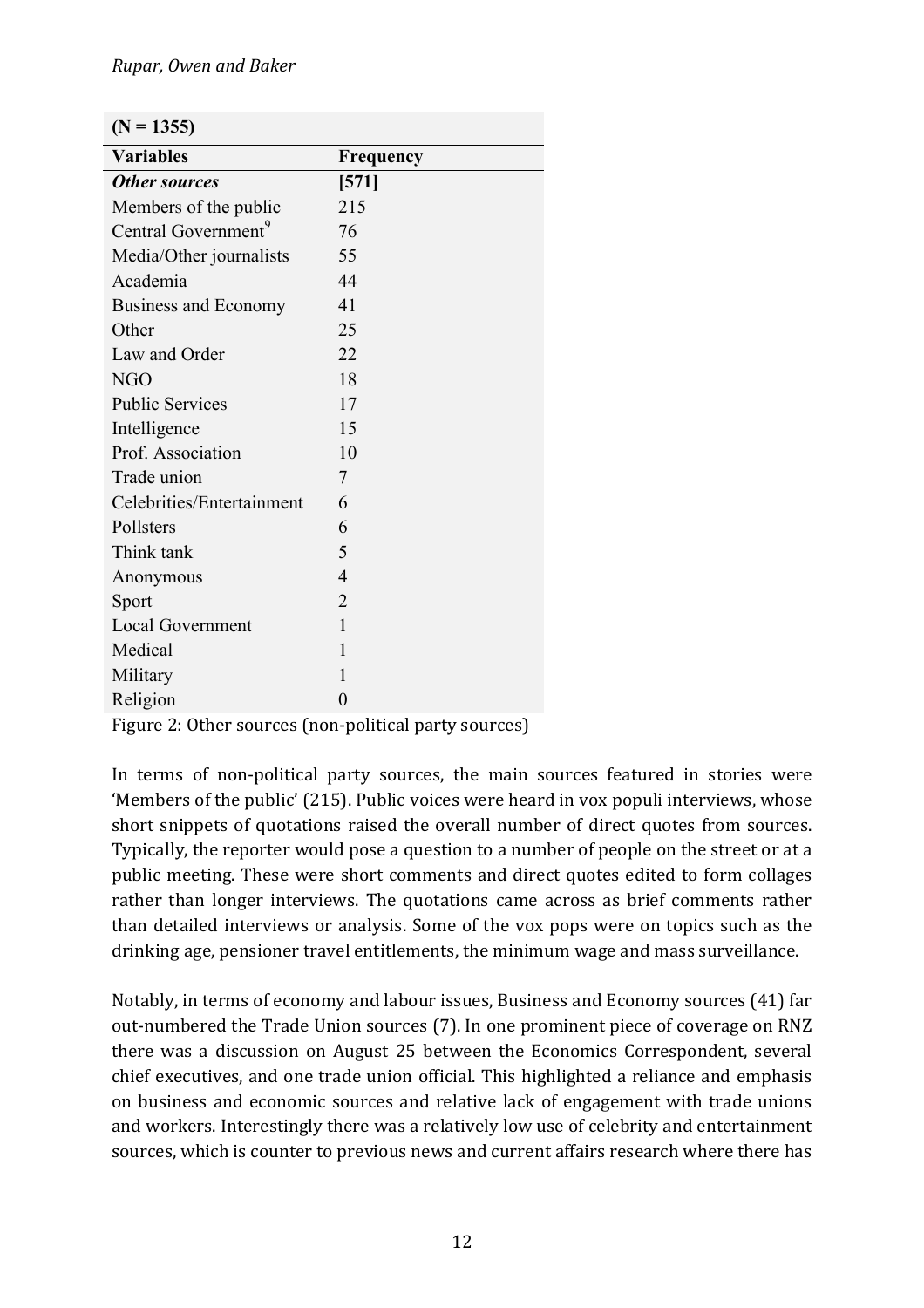been a strong focus on celebrity and entertainment rather than political stories or subject matter (Baker 2012; Comrie 1996; Cook 2000).

# *Gender of sources*

Overall more than two thirds of the people talking in the election news were men with a total figure of 71% with the frequency 962 and women sources were 22.73% and had a frequency of 308. There was one transgender source  $(0.07\%$  of total), while 84 sources were not identifiable  $(6.2\%)$ . This highlights a large gender imbalance in news sources. This study is consistent with other studies that show that women are underrepresented in news stories (Hernandez 1995; Lichler and Smith 1997). The choice of information sources is one of the most important decisions that journalists make and the inclusion of who will be represented in the news is a vital area for analysis. The findings of this research replicate international research into gender sources where it was found that women are seldom used for stories of national and international importance (Zoch and VanSlyke Turke 1998).

The gender inequality in the election coverage may be attributed to the overall gender gap in political party structure where the leaders and spokespeople are predominantly male. For instance, the two major party leaders, John Key and David Cunliffe, were the two most frequent sources. Six of the minor parties had male leaders, and even though the Green Party had male and female co-leaders, Russel Norman appeared much more frequently than Metiria Turei. The minor parties had six male leaders and were sources as follows: New Zealand First's Winston Peters (25), the Māori Party's Te Uroroa Flavell (12), Mana's Hone Harawira  $(10)$ , the Conservative Party's Colin Craig  $(9)$ , United Future's Peter Dunne (9) and ACT's Jamie White (6).

On the other hand, however, this does not account for the entire gender bias found in the research. For example, a 2012 study analysing media coverage of the United States election demonstrated that male reporters were assigned more hard stories than female reporters and that male sources were used more frequently by both female and male reporters (Irvin, 2013). By focusing on male sources media then reflect a society that regard women's opinions as less important than men and are part of the general inequality of women. As such the gender bias demonstrated in this study is part of a continuing trend of under-representing women sources in news stories. This could be a result of a focus on male politicians as well as a general media bias that favours male sources.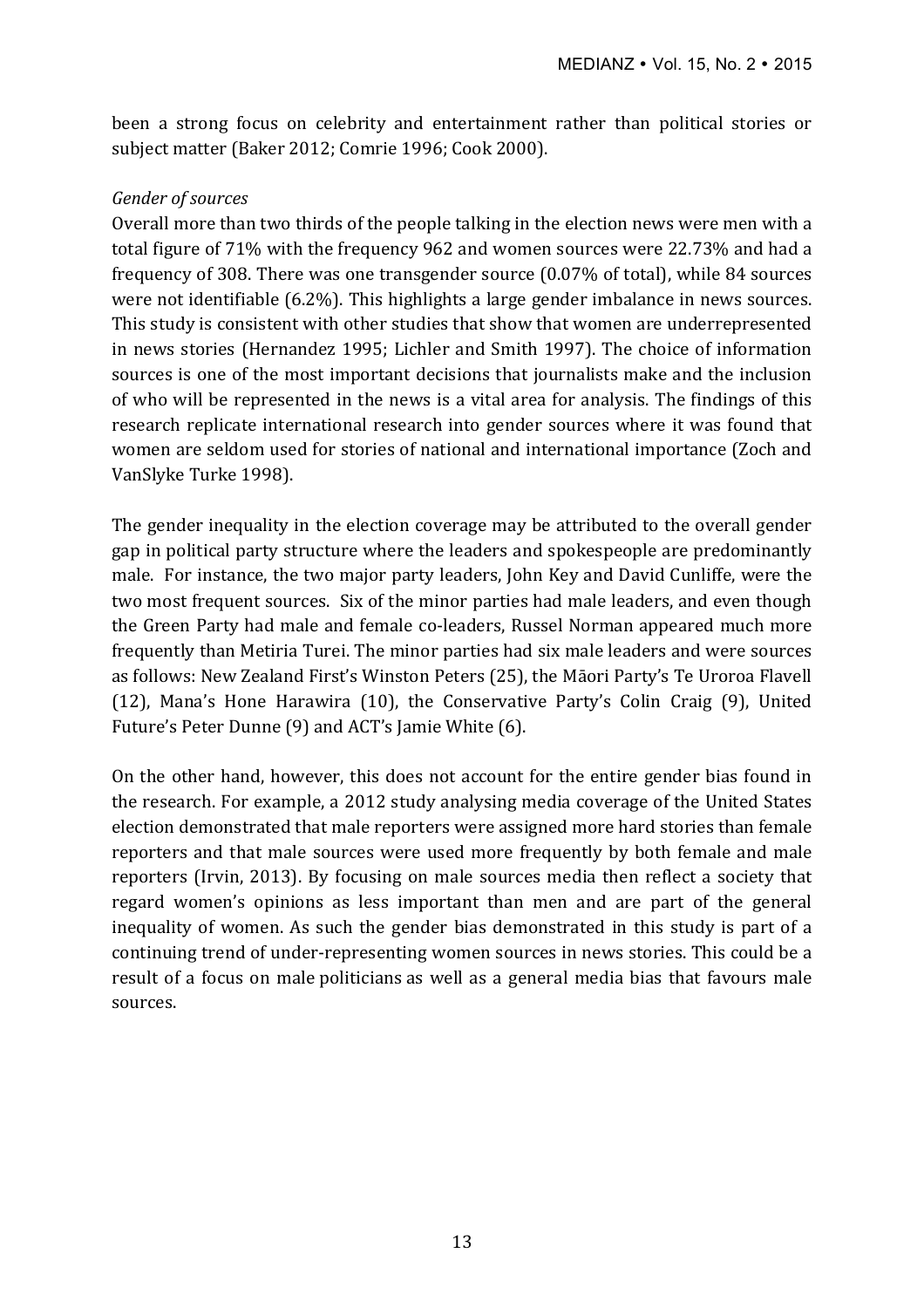

Figure 3: Representation and order of appearance of sources by gender

Figure 3 shows the overall representation of sources by gender in the sample. The sample is divided into the categories male, female and a further category where gender could not be determined. Frequency of sources was also measured and divided into the categories: first source, second source and third source. The highest number of those identified as first sources were male with 338 occurrences. The sources with the second highest frequency were also male with 225 occurrences while the third highest were also male sources with 162 occurrences. There was a substantial discrepancy in the number of female first sources compared to male sources. The highest frequency of female sources was 97 which is well under half that of the first male sources. The next highest frequency of female sources is 70 (which is less than half that of male second sources) while the third female sources category is 57 (which is less than half of those of male third sources). Of those sources not identified as either gender there were 24 first sources without a gender, 16 second sources that were not identified as either gender and 18 third sources without a gender identified.

The gender inequality represented in these findings demonstrates an unfair and inaccurate image of society when women who make up at least 50% of the population are thus grossly underrepresented in news coverage. However, this is consistent with studies that show that media coverage often focuses on male authorities and officials (Brown et al. 1987; Zoch and VanSlyke Turke 1998). In the 1998 Zoch and VanSlyke Turke study 7 out of 10 sources used were male and male sources outnumbered female sources. The time given to the sources also favoured men over women, with male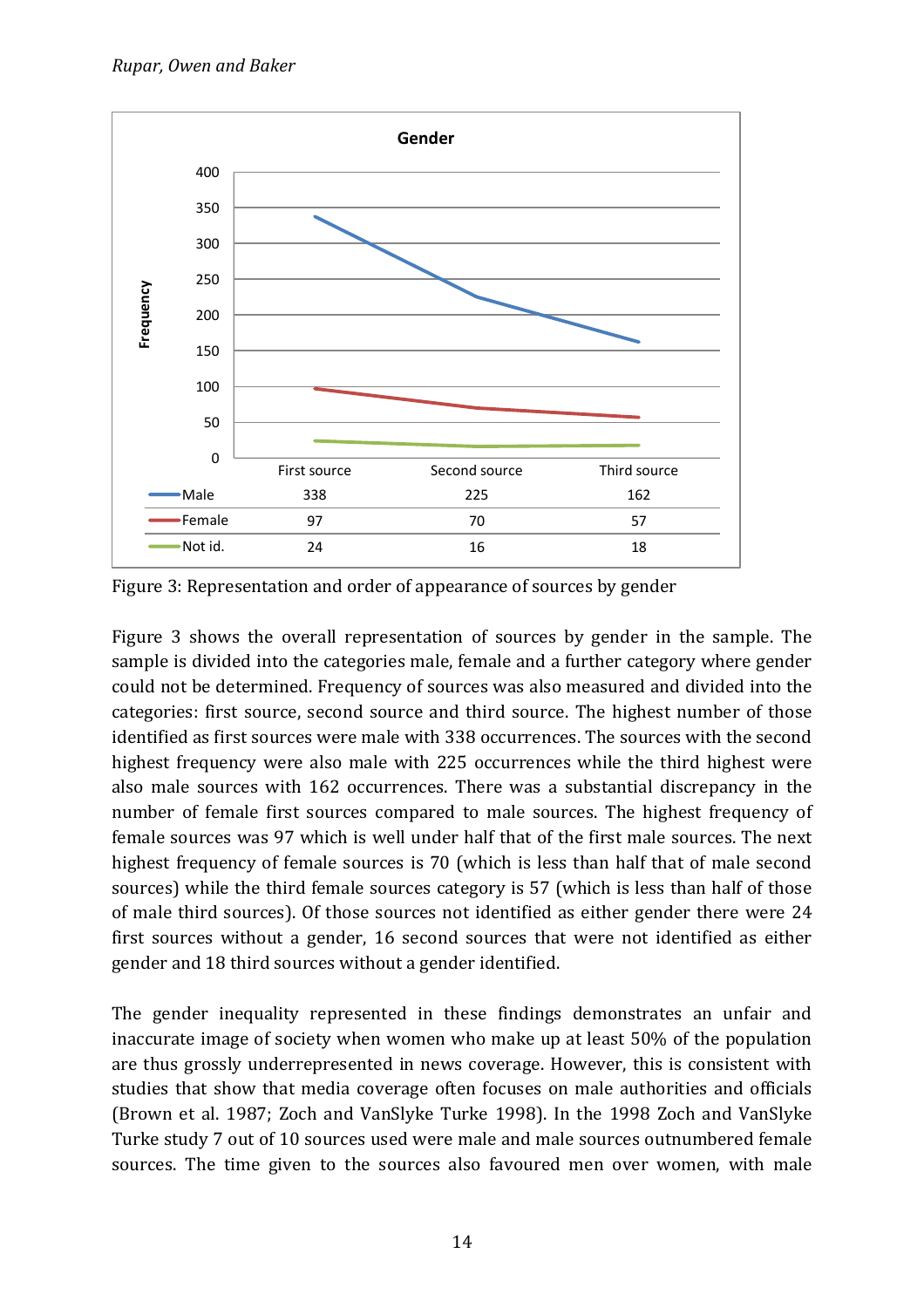sources speeking substantially longer than female sources. Male sources were also quoted for longer in stories that were considered more important. By emphasising male sources audiences may conclude that women do not hold positions of authority or have much to say about important issues when they are not used as sources. Female reporters were more likely to report on human interest and health stories, while males reported on politics. Within those stories, males were more often cited as experts and sourced more frequently than female experts, while there were no major differences between male and female non-experts. Reporters were often more likely to choose a source of their own gender, which therefore gave male sources more prominence as there were more male reporters addressing hard news issues (Craft and Wanta 2004). The removal of women's voices as sources is an area of continued concern for media diversity and inclusivity.



Figure 4: First source by gender and mode of speech

The gender of the sources was then measured for the frequency of direct quotes and reported speech (see Figure 4). In the first sources sample there are  $150$  instances of direct quotes attributed to men and 13 instances of reported speech. The male first sources predominantly used direct quotes rather than reported speech. The female first sources however had only 52 instances of direct quotes and five instances of reported speech; less than half the number of direct quotes of the male first sources. There were eight instances of the first sources sample that were not identifiable as either gender and there were 10 instances of reported speech with no identifiable gender.

In the second sources sample there were 150 male sources credited with direct quotes and 13 of reported speech (see Figure 5). This continued the overall trend of male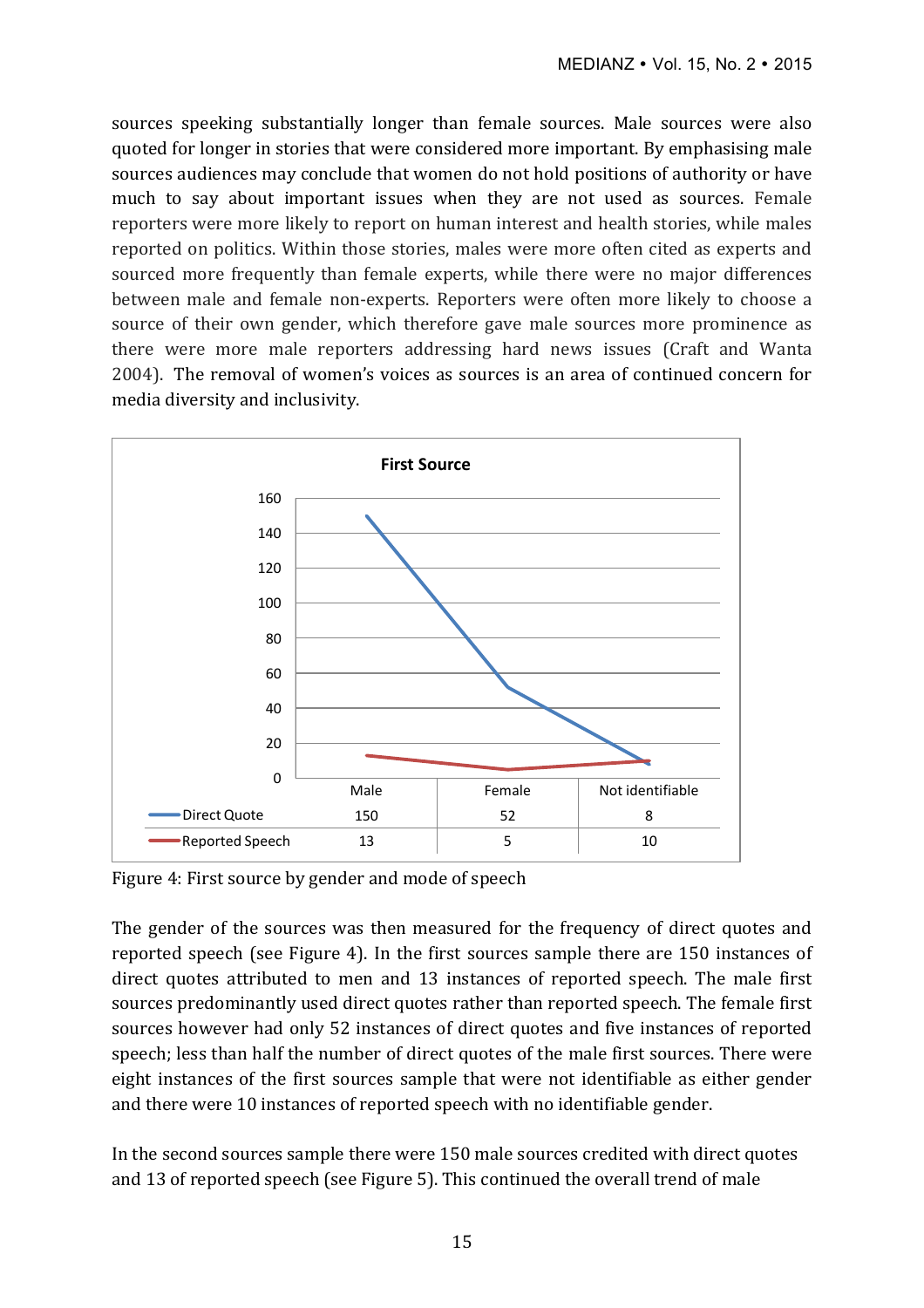## *Rupar, Owen and Baker*

sources using direct quotes. The female second sources in contrast had 52 direct quotes and five of reported speech, which was lower than the male sources use of direct quotes. There were eight non-identifiable direct quotes and 10 instances of reported speech. The third sources had 150 instances of male sources with direct quotes and the female sources 52 instances of direct quotes.



Figure 5: Second source by gender and mode of speech

This demonstrates that in all of the source categories (whether first or second) there was a larger representation of male sources than female sources and more examples of male sources using direct quotes rather than reported speech. A substantial difference in the level of representation of both men and women 'indicates to the reader who is in possession of knowledge that is important enough to report' (Zoch and VanSlyke Turke 1998, 765), and 'suggests by relegation to a minor role and by omission, who is excluded from having a say in important matters' (Ericson, Baranek and Chan 1989, 4). The journalists' use of sources creates a representation of who is important in news stories. This representation of authority creates a system where women lose their voices and become invisible.

# **Who is talked about?**

## *References to social aroups*

Groups of people explicitly referred to in the media coverage of the elections were identified following categories established by the Human Rights Act 1993 as a possible ground for discrimination. We wanted to find out how often the news text makes reference to voters as seen through gender, age, ethnicity, socio-economic status,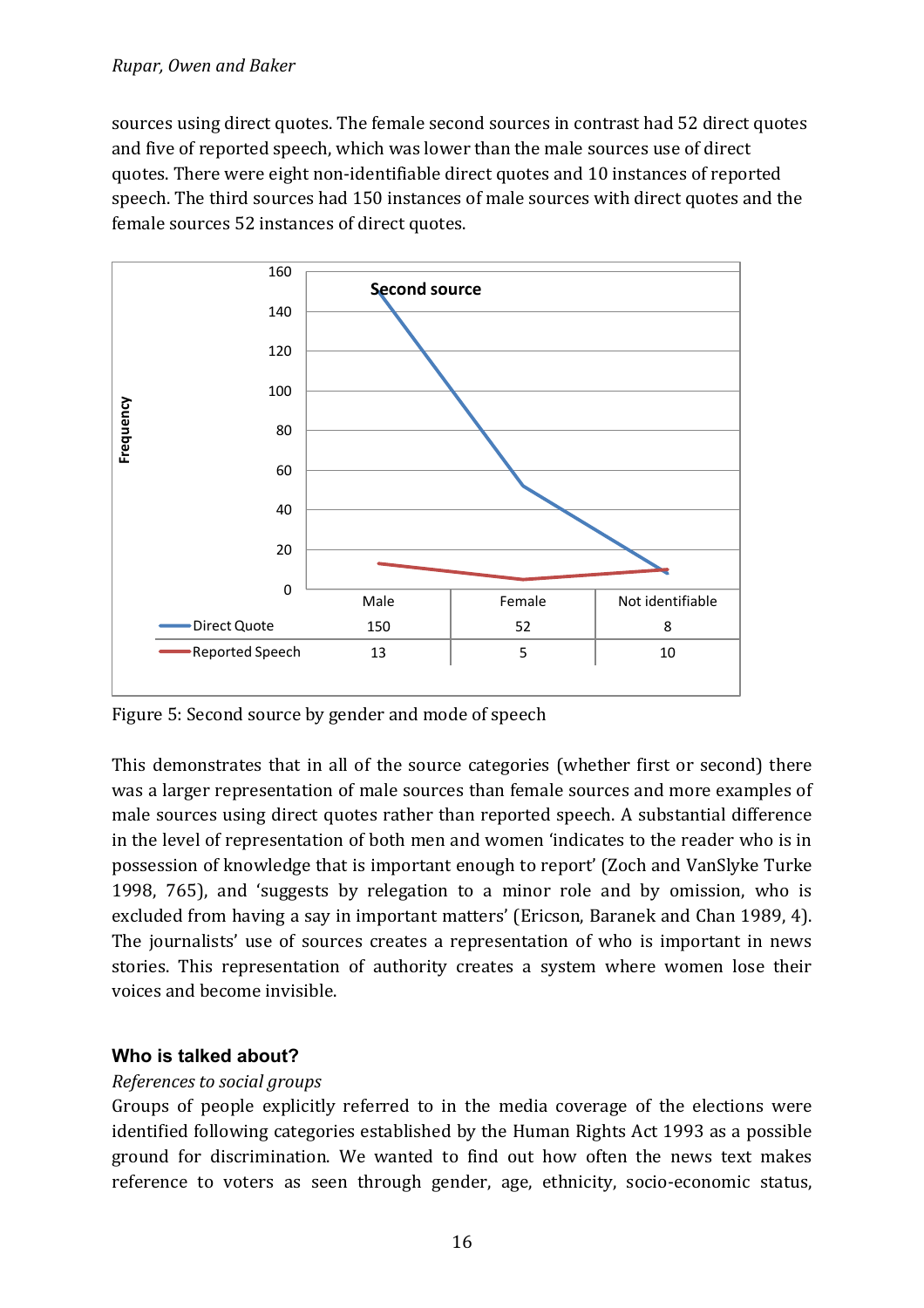nationality, political orientation, religion, physical ability, and marital status—in all variables of these categories. For instance, the category *nationality* included 'New Zealander' and 'foreigner' (as non-New Zealander), while the category *economic status* included variables of low, middle and high income. The category *ethnicity* listed all ethnic categories defined by the New Zealand Census. The category *religion* included the variables: 'No-religion', 'Buddhist', 'Christian', 'Muslim', and 'Hindu'. We coded only explicit references to these groups. Table 6 exhibits the range of groups of people referred to, ranked in order of frequency of references.

| <b>Variables</b>        | Frequency               |
|-------------------------|-------------------------|
| <b>New Zealanders</b>   | 103                     |
| Young                   | 60                      |
| Low income              | 52                      |
| Māori                   | 51                      |
| Conservative/Right wing | 27                      |
| Liberal/Left wing       | 26                      |
| Foreigners              | 24                      |
| Middle income           | 23                      |
| High income             | 23                      |
| Elderly                 | 21                      |
| Asian                   | 20                      |
| Centrist/Swing voter    | 18                      |
| Pacific                 | 10                      |
| Women                   | 10                      |
| <b>Beneficiaries</b>    | 9                       |
| Unemployed              | 9                       |
| Men                     | 8                       |
| Relationship            | $\overline{7}$          |
| Christians              | 6                       |
| Pākehā                  | 5                       |
| <b>Muslims</b>          | 3                       |
| Homosexual              | $\overline{\mathbf{3}}$ |
| Middle aged             | $\overline{3}$          |
| Disabled                | $\overline{2}$          |
| Able-bodied             | $\mathbf{1}$            |
| European                | $\mathbf{1}$            |
| <b>MELAA</b>            | $\mathbf{1}$            |
| Single                  | 1                       |
|                         |                         |

Figure 6: Reference to social groups  $(N = 527)$ 

These statistics show that around one in five of all references to a specific group of voters referred to the group 'New Zealanders' (103 references). This reflects the way that the selected media organisations—all with nationwide audiences—appealed to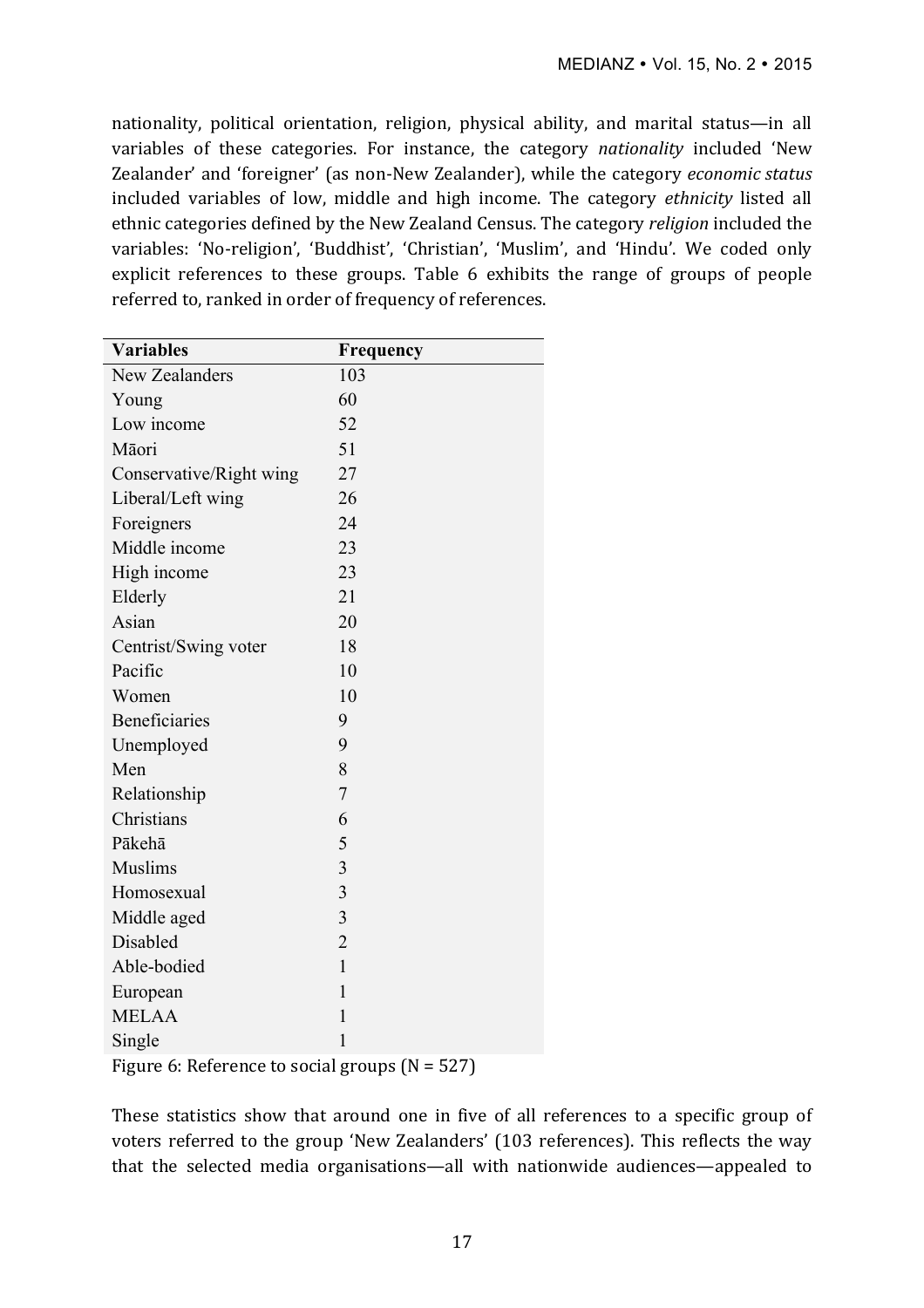voters with the inclusive use of the word 'New Zealander'. In the television sample for example, 'New Zealanders' were the social group most often referred to with a total of 11 references (18.7%). This also reflects the way that major parties took in appealing to voters, opting for nationality as the inclusive term to cover as many people as possible. Examples of this include Labour's release of its final policy, in which it said it would set up a corporation called NZ Inc. to protect assets and generate wealth for New Zealanders. 

The second most frequent group of people media referred to was young people  $(60)$ references). This is consistent with the parties' appeals to young people to both enrol and vote, an attempt to break perceived apathy among the youth vote. The use of the terms low and middle-income earners was frequently reported and was the third most featured social group. There were many stories that contained references to possible tax cuts, fairer tax systems and child poverty.

# *Ethnic Groups*

The fourth most prominent social group was related to ethnicity: 'Māori' with 51 references—half that for the nationality category of 'New Zealander'. Five ethic groups were specifically referred to in the election coverage: 'Māori'; 'Asian'; 'Pacific'; 'Pākehā'; and 'European', with a special coding category also for the combined ethnic group, 'MELAA' (Middle Eastern, Latin American or African). With a total of 88 references to any one of the ethnic groups, 'Māori' were by far the most referred to (58% of all references to an ethnic group referred to Māori), followed by 'Asian' (22.7% of all references), 'Pacific' (11.4%), 'Pākehā' (5.7%), 'European' (1.1%), and 'MELAA' (1.1%).



Figure 7: Ethnicity and genre of news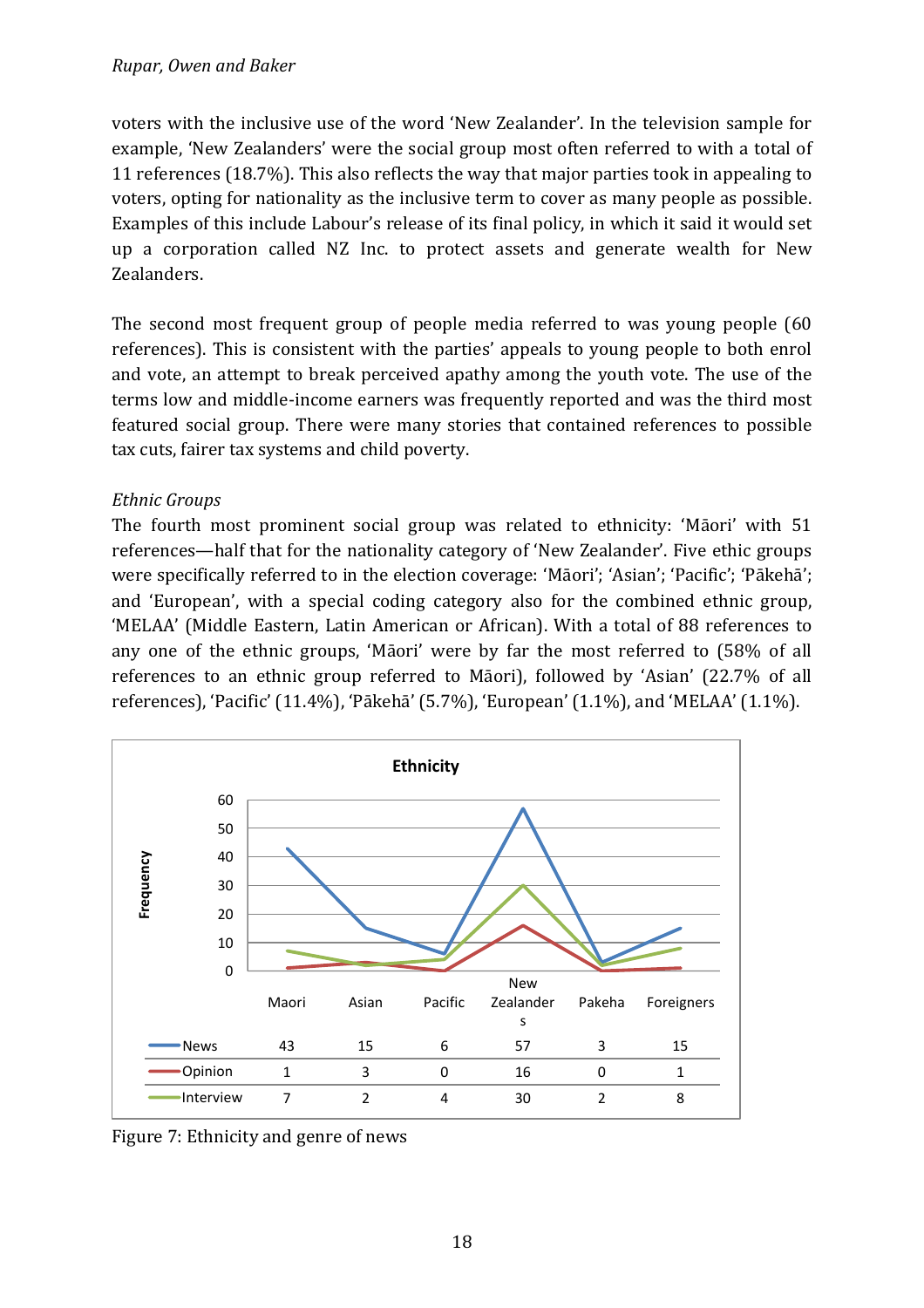Figure 7 exhibits references to different ethnic groups in relation to the story genres: news; opinion; and interview. For the sake of comparison, the two national categories 'New Zealander' and 'foreigner' are also included in this graph. The table shows how for specific references to nationality and ethnic groups, the category 'New Zealander' was by far the most referred-to group. Out of all references to any of the top six most frequently cited ethnic and nationality groups (Māori, Asian, Pacific, New Zealander, Pākehā, Foreigner), 48% of references across news, opinion, and interviews were for 'New Zealanders', while 24% were for 'Māori', 11% for 'Foreigner', 9% 'Asian', 5% 'Pacific', and 2% 'Pākehā'. The category of 'New Zealander' was also the most diversely spread category referred to across news, opinion, and interview stories. Other ethnic categories barely appeared in opinion and interview stories, while for 'New Zealander', almost half  $(45%)$  of all stories referring to the group were opinion or interview.

'Māori', on the other hand, were referred to in a relatively large number of news stories (43, compared to 57 for 'New Zealander' and 15 for 'Asian' and 'Foreigner'), but not in opinion or interview stories. This means that while a news story was almost equally likely to refer to 'Māori' as to 'New Zealander', interview stories were 4.3 times more likely to refer to 'New Zealander' over 'Māori', while opinion stories were 16 times more likely. These interview and opinion ratios were similar for 'Foreigner', while all other ethnic groups were barely referenced in opinion and interview stories. References to Māori as an ethnic group were highest on Radio New Zealand—whose public service charter requires it to address all New Zealanders while having a responsibility to address New Zealand's diversity including Māori language and culture (Radio NZ 2013). However, the majority of references to Māori occurred during *Morning Report's* segment, Te Manu Korihi. Only a few other references to Māori appeared in the main segment of the programme. It appears that people are given voices more often when they identify or are identified by nationality as New Zealanders than when they identify as non-New Zealanders or a minority ethnic group, such as Māori. References to Pākehā were far less common—only five news stories contained explicit denotation 'Pākehā' as opposed to 103 to 'New Zealanders'.

## *Socio-economic groups*

Figure 8 exhibits references to different socio-economic groups in relation to the story genres: news; opinion; and interview. Socio-economic groups were coded by either explicit reference to 'low income', 'middle income' etc., or else synonymous reference (e.g., 'poor', 'deprived' for 'low income'; 'middle class' for 'middle income'; and 'rich', 'wealthy', 'affluent' for 'high income', etc.). Low-income, as a social group, was referred to more than any group across each genre of news, opinion, and interview. This difference was most apparent in news stories, but pertained also in opinion and interview stories. Overall, 45% of all news, opinion, and interview stories referring to a socio-economic group referred to low income, while 20% referred to middle income,  $20\%$  to high income,  $8\%$  to beneficiary, and  $8\%$  to unemployed. These statistics suggest that discussion of low income groups—for instance, in media and political commentary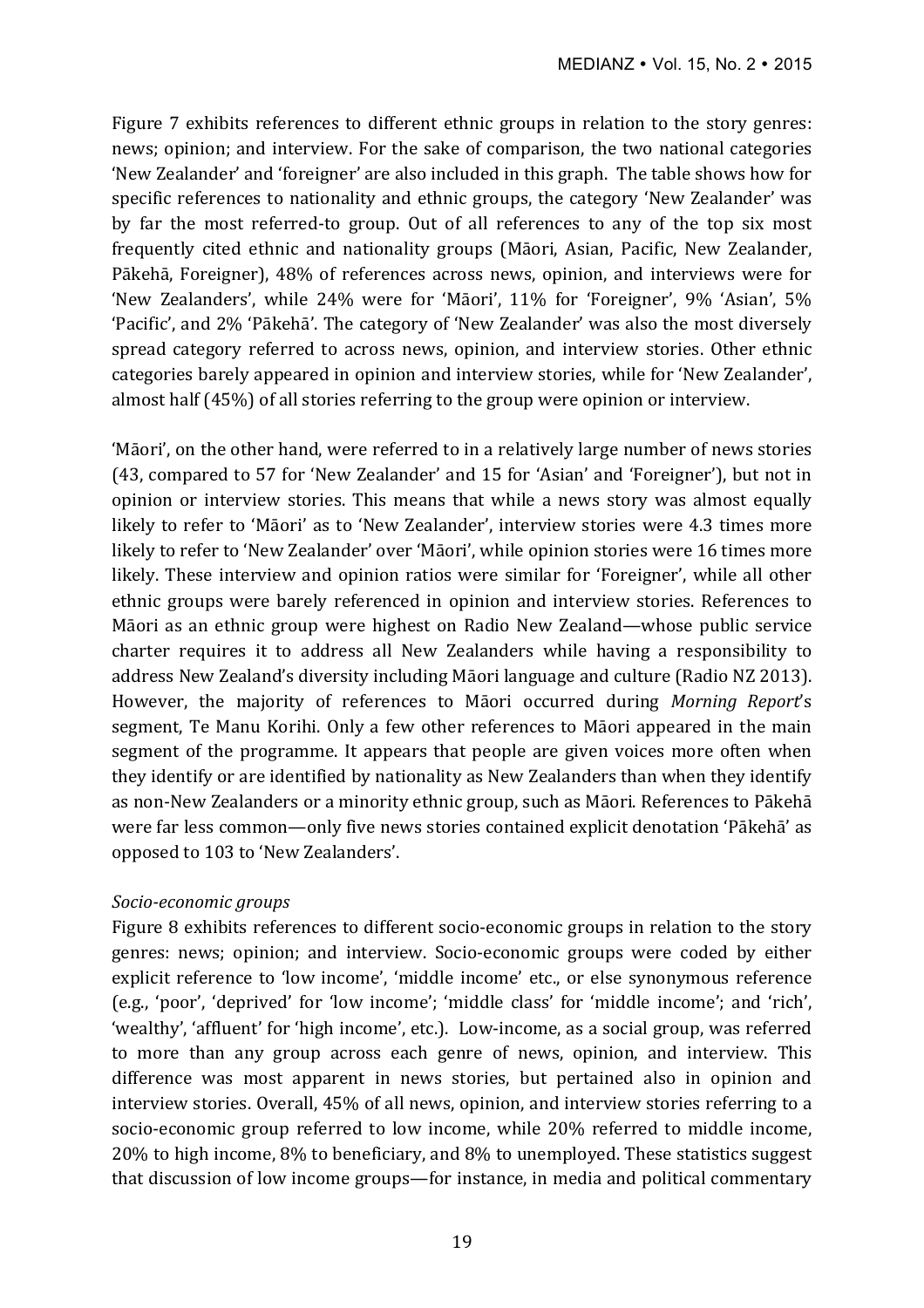on poverty—dominated the socio-economic conversation during election coverage, followed by a moderate interest in middle and high income groups, and relatively little discussion of beneficiaries or unemployed people.

In terms of respective proportions of news/opinion/interview stories across the different socio-economic categories, 'high income' had the highest proportion of interview stories, while 'beneficiary' and 'unemployed' had the least. Of the 23 stories referring to 'high income',  $56.5\%$  were news,  $17.4\%$  were opinion, and  $26.1\%$  interview. For the 9 'beneficiary' stories these proportions were 66.7% news, 22.2% opinion and 11.1% interview; while for the 9 'unemployed' stories they were  $88.9\%$  news,  $11.1\%$ opinion, and 0% interview. If the 'beneficiary' and 'unemployed' categories are combined, this means that while over a quarter  $(26.1\%)$  of stories referring to 'high income' were interviews, only 5.6% referring to 'beneficiaries' or 'unemployed' were. For the 52 'low income' stories, the proportions were 69.2% news, 13.5% opinion, and 17.3% interview. These statistics indicate that while 'low income' was the most talked about socio-economic group in the election coverage, 'high income' was proportionately given more news space in the interview genre, while 'beneficiary' and 'unemployed' were given very little coverage in interview stories.



Figure 8: Social gap and genre of news

# **What was talked about?**

## *Topics*

The topics of each news story were also coded, with up to three main topics recorded per story. Figure 9 exhibits the topics in order of most prominent, demonstrating how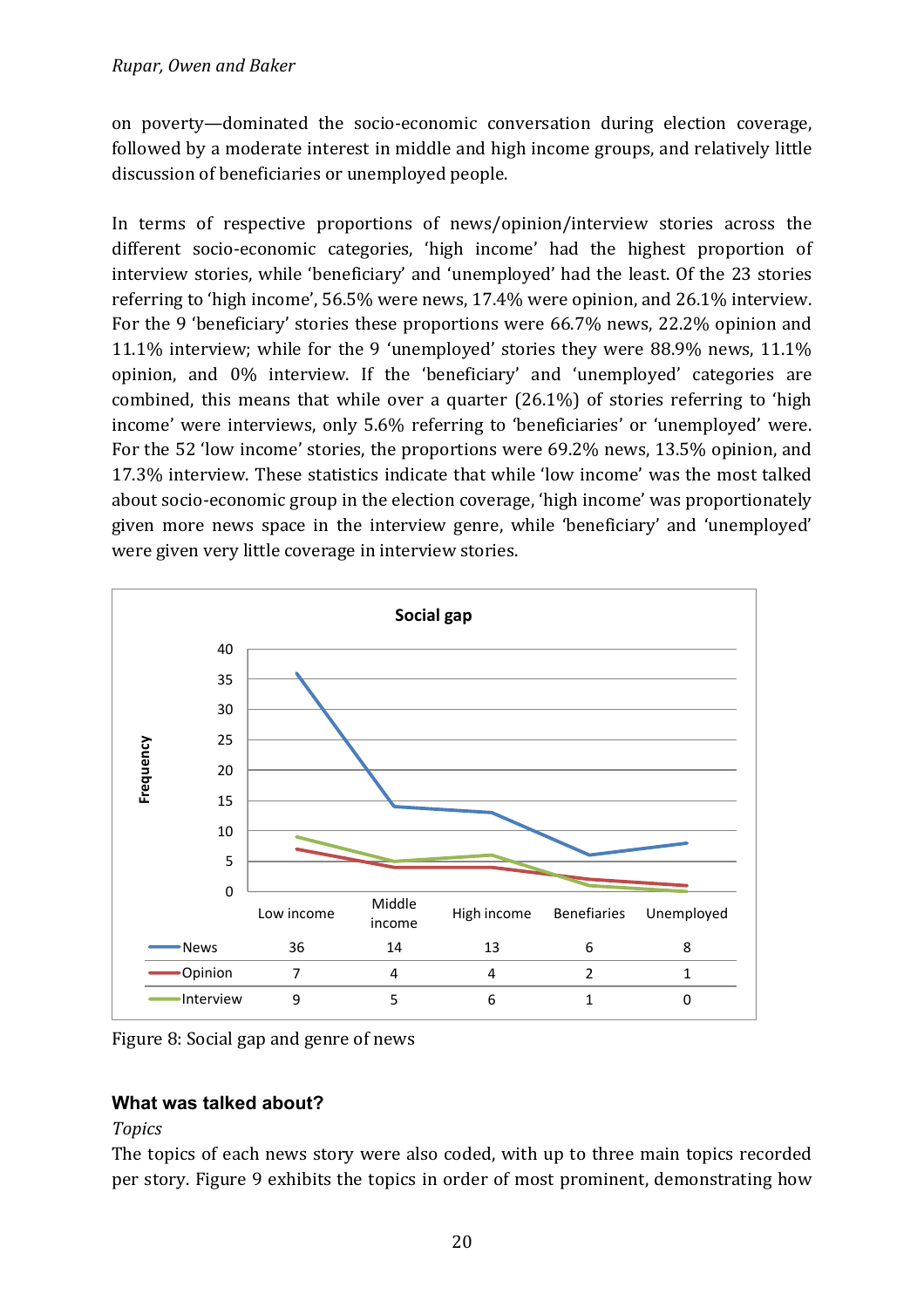'Political Process', as one would expect from the election coverage, dominated the news focus, with three quarters of all articles  $(74.8\%)$  referring to it—either as the sole focus, or in relation to other main topics. Following 'Political Process', 'Business and Economy'  $(21\%)$ , 'Polls' (17.4%, 'Intelligence' (10.1%), and 'Law and Order' (7.8%) constituted the five major topics of interest within the election coverage. Importantly for diversity issues, however, reference to 'Māori Affairs' was the sixth most referred to topic, with 5.7% of all articles referring to it as one of their main three topics.

| <b>Variables</b>            | Frequency      | Percentage (%) |
|-----------------------------|----------------|----------------|
| <b>Political Process</b>    | 430            | 74.8           |
| <b>Business and Economy</b> | 121            | 21             |
| Polls                       | 100            | 17.4           |
| Intelligence                | 58             | 10.1           |
| Law and Order               | 45             | 7.8            |
| Māori affairs               | 33             | 5.7            |
| Housing                     | 31             | 5.4            |
| Inequality/Poverty          | 31             | 5.4            |
| Environment                 | 26             | 4.5            |
| Employment                  | 18             | 3.1            |
| Education                   | 16             | 2.8            |
| Health                      | 12             | 2.1            |
| Personal profile            | 10             | 1.7            |
| Immigration                 | 6              | $\mathbf{1}$   |
| Transport                   | 6              | $\mathbf{1}$   |
| <b>Race Relations</b>       | $\overline{4}$ | 0.7            |
| Religion                    | 1              | 0.2            |
| Science and Technology      | $\overline{4}$ | 0.7            |
| Celebrity/Entertainment     | 3              | 0.5            |
| Crisis                      | $\overline{2}$ | 0.3            |
| Disaster                    | $\overline{2}$ | 0.3            |
| <b>Local Government</b>     | $\overline{2}$ | 0.3            |
| <b>Sports</b>               | $\overline{2}$ | 0.3            |
| Arts                        | $\mathbf{1}$   | 0.2            |
| Defence                     | 1              | 0.2            |
| International news          | 1              | 0.2            |
| Other                       | 38             | 6.6            |
|                             |                |                |

Figure 9: News story's topic  $(N = 575)$ 

## **Discussion and conclusions**

The analysis of 2014 New Zealand General Election news coverage demonstrates that mainstream media have indeed provided political candidates and parties the opportunity to access a wide audience on a range of social, political, economic, and cultural issues. However, the investigation of media's role in ensuring citizens can draw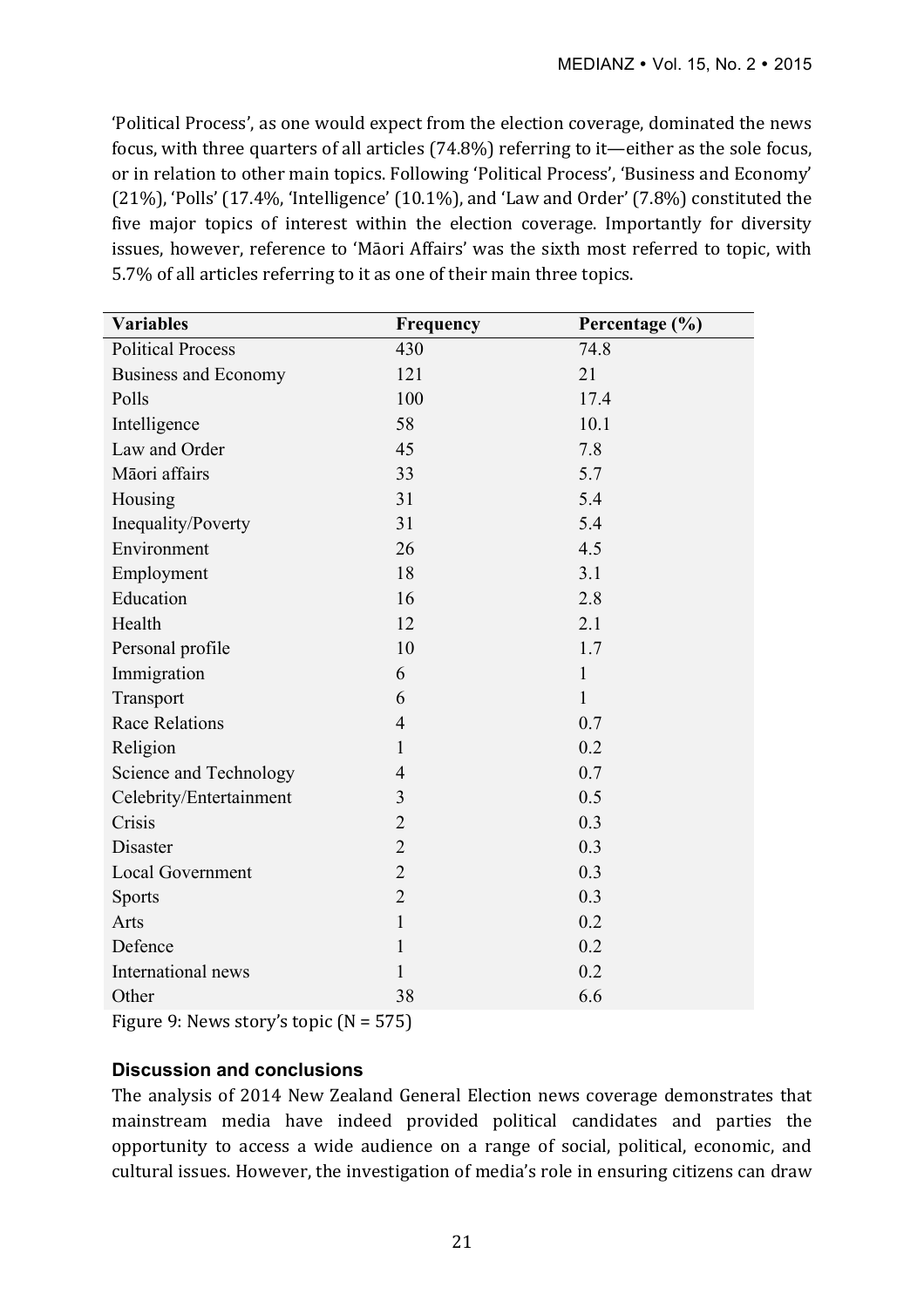#### *Rupar, Owen and Baker*

upon a diverse marketplace of ideas suggests that the actual diversity of the contemporary marketplace has its limitations. Although the *New Zealand Herald*, *Morning Report* and *One News at 6pm* covered the elections by paying attention to the balance between their informative and interpretative function, providing news access to political parties, and opening space for public dialogue about a range of issues, our analysis reveals issues surrounding the relationship between news, politics, and diversity that go beyond assumptions of classical liberal thought, which places journalists in the centre of public life due to their responsibility 'for giving expression to a richly pluralistic spectrum of information sources' (Allan 2004, 47). For instance, our question *'Who is engaged in debate?'* uncovered a striking dominance of political parties as the most drawn-upon news source—58% of all sources drawn upon in the election coverage were from political parties, with  $49\%$  of these coming from the major two parties, despite media claims to provide equal access to news for all involved in the election campaign.

The 2014 elections were not only highly mediated by political parties, but also highly mediatised by news media (Strömbäck and Kaid 2008)—with clear willingness from media outlets to represent the dominant sources of information and prioritise political parties and leaders within the coverage. One might argue that this is merely a reflection of rules that the political system sets for media operation (Schudson 2005). Indeed, in election time those who contest parliamentary seats have to be heard so citizens can make informed decisions. However, focusing so heavily on party voices—more than all other voices combined—carries a danger of reducing the media's role of informing the public to simply replaying party messages and adopting parties' agendas. Perhaps most concerning, the disproportionate focus on politicians and political parties minimised space for citizens' voices in the coverage, to the degree that citizens—the uniquely empowered subject during an election period, regardless of age, gender, socio-economic status, political affiliation, ethnicity, nationality, religion or marital status—were used only slightly more as sources than the National Party alone (215 to 209, respectively), and considerably less than political party sources in general. The members of the public—representing the diversity of voices ingrained in media's promises to carry the democratic torch on behalf of the citizenry—were deployed here and there to give their opinion on the issues of a day, but their presence was minor. These findings engender the critical question, asked by previous scholars (Negrine 1996), as to whether it is indeed the source of information or the information itself that journalists are seeking in their everyday work - election coverage included.

The media's contribution to creating an equally accessible space for public discussion about matters political also becomes intriguing when considering the above data on 'source gender' in the election coverage: more than two thirds of the people talking in the election news were male. As other studies show, this 'discrepancy disadvantages women, not just in tone and content but also in visibility' (Ross and Comrie 2011, 981). The New Zealand Government stresses that the country 'continues to maintain its role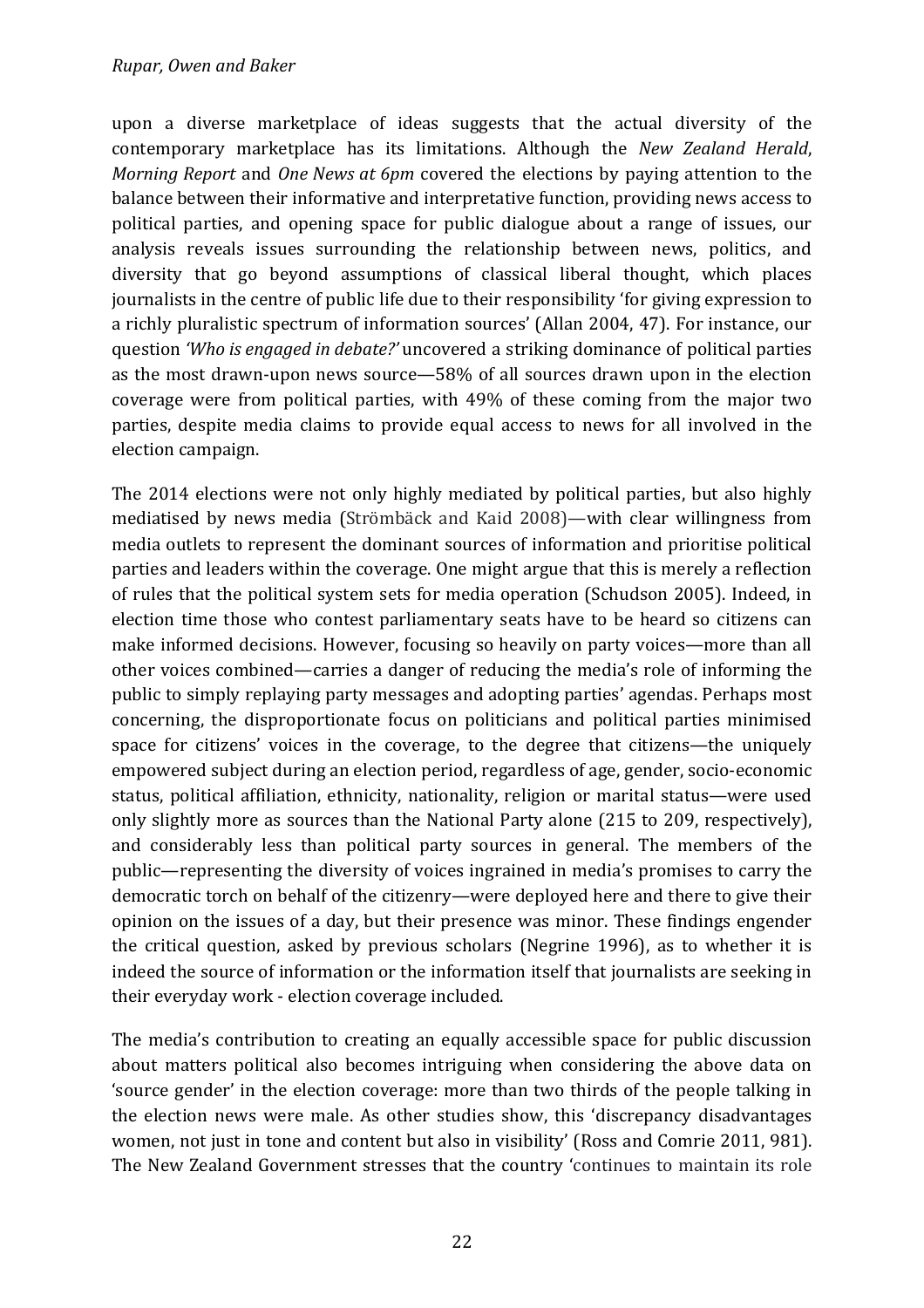as a leader in the field of gender equality' (Ministry for Women, New Zealand Government 2015), but that equality was not reflected in the mainstream media's election reports. Male sources not only dominated quantitatively in the election coverage, when they spoke their words were reported verbatim. That is, in the presentation of male sources, journalists predominantly used direct quotes rather than reported speech. Female sources, on the other hand, were both less in frequency, and featured considerably less direct quotes and more reported speech than male sources.

In terms of the diversity of people, social and interest groups, the election reports contained slightly fewer references to specific groups of people than the total number of articles sampled  $(527 \text{ and } 575, \text{ respectively})$ , meaning that the answer to the question '*Who* is talked about?' was not straightforward. Within the normative principle of diversity, what journalists produce, who they talk to and who they refer to, is based on their own social cognition intertwined with that of readers, viewers and listeners. The clear dominant group most frequently referred to in the 2014 election campaign was the safe nationality category 'New Zealander'—referred to 103 times, constituting 20% of all social group references. The dominance of 'New Zealander', an appealing reference to national identity as a safe ideological standpoint, has been reinforced both by media and politicians—captured also by John Key's opening statement that his election victory was for 'all New Zealanders'. But how may we understand this in the light of Touraine's statement on diversity and equality: 'Can we live together, equal and different?' On the one hand, the catch-all 'New Zealander' category includes all eligible voting citizens in the General Election in a way no other category can—an authentic signal of inclusivity. On the other hand, the generic term ignores any sense of diversity or otherness, effectively concealing the many lines of difference constituting the New Zealand nation-state, whether in terms of ethnic, ideological, socio-economic, sexual, or physical and mental ability difference, among others. The use of the 'New Zealander' in the election coverage thus delivers a dual message: not only of 'we are one'; but also evoking a particular kind of 'one'—New Zealanders that are white and middle class, as prior research on immigration (Munshi et al. 2014) and bicultural (Phelan 2009) discourses in New Zealand suggest.

The generic nature of the 'New Zealander' category is further illuminated by the fact that other subject identities are indeed referred to in the news coverage, albeit to a much smaller degree. Unlike 'New Zealander', whose 103 references were relatively evenly spread across news, opinion, and interview genres, almost all references to 'Māori' appeared in news stories—revealing a reluctance on the part of the media to fragmentise the notion of 'New Zealanders' by referring to ethnic group, Māori (or 'Pākehā') in openly interpretative news story forms. Nevertheless, the relatively frequent references to youth and low-income citizens demonstrate that not all difference was subordinated beneath generic allusions to inclusivity. Such representations of diversity, however, can only be understood to have occurred in the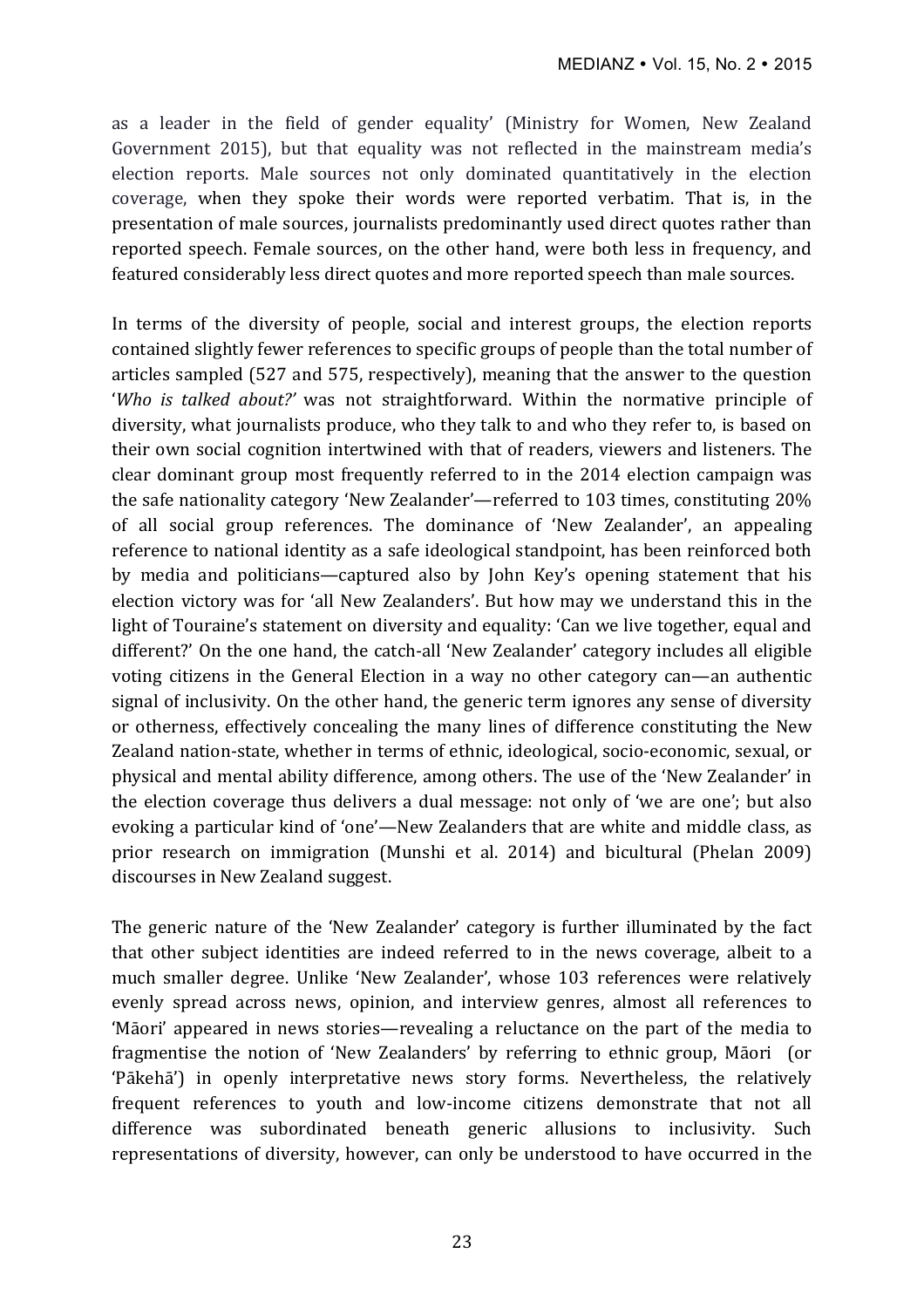shadow of a greater homogenous category 'New Zealander', disingenuously covering both everyone, and no one, at once.

Finally, it is important to consider the topics of focus in the election coverage  $$ addressing the question '*What was talked about?'* In this sense, the category 'Political Process' dominated news topics with 75% of all stories including this as one of their three main topics. To put this in perspective, the second most common topic—'Business and Economics'—appeared in only 21% of stories. 'Political Process' stories included both focus on campaign strategy, developments, and performance, as well as information about how voters may exercise their rights and participate in the electoral process. Given the dominance of this topic, it can be said that the New Zealand media performed its conventional role of reporting about the candidates and campaign, while informing the citizenry of their democratic participatory rights. However, the overwhelming dominance of this category must also be understood in terms of its impact upon wider diversity issues in the news, for if coverage is so disproportionately focused upon the protagonists and action of the campaign itself, then it is unsurprising that the diversity of voices and representations within the coverage should be so narrow—in turn only reflecting the disproportionate predominance of the white, male, affluent politicians inhabiting 2014 political party positions. In this sense, one could argue that the lack of diversity in the election coverage is not symptomatic of news media processes and priorities, but rather of institutional/political ones. However, as it is a media choice to focus so overwhelmingly upon this one aspect of political process at the expense of other potential issues in election time, the responsibility for diversity reporting cannot be so easily evaded. Either way, it must be recognised that when so much news space is taken up with 'Political Process' attention, the wider myriad potential political issues—and the diverse citizenry affected by them—are relegated to compete for attention within the narrow spaces left at the margins, existing only in the shadow of the relatively homogenous political projects that represent them.

To conclude, perhaps the most conspicuous finding of this research is that in an election that on the surface appeared to differ from the norm—with scandal, surprise, and media stunts from minor parties leading much of the public discourse—statistically, the coverage paints a picture of a conservative status quo, prioritising the traditional categories of privilege (white, male, business) and the traditionally dominant two major parties. The seemingly inclusive concept of 'all New Zealanders' provides a master category to unify all of the diverse ethnic, gender, socio-economic, variously-abled, religious, and political identities included in the New Zealand nation-state. The picture of contemporary New Zealand represented in the mainstream media election coverage, however, does not adequately articulate this diversity. Instead, a relatively homogenous dominant identity is prioritised, constructing an ostensibly universal, and yet ultimately narrow, image that the rest of 'all New Zealanders' are insinuated within. While various groups and identities were indeed present in the coverage, and at times given voice, the disproportionate space dedicated to the status quo (white, male, business-centric, major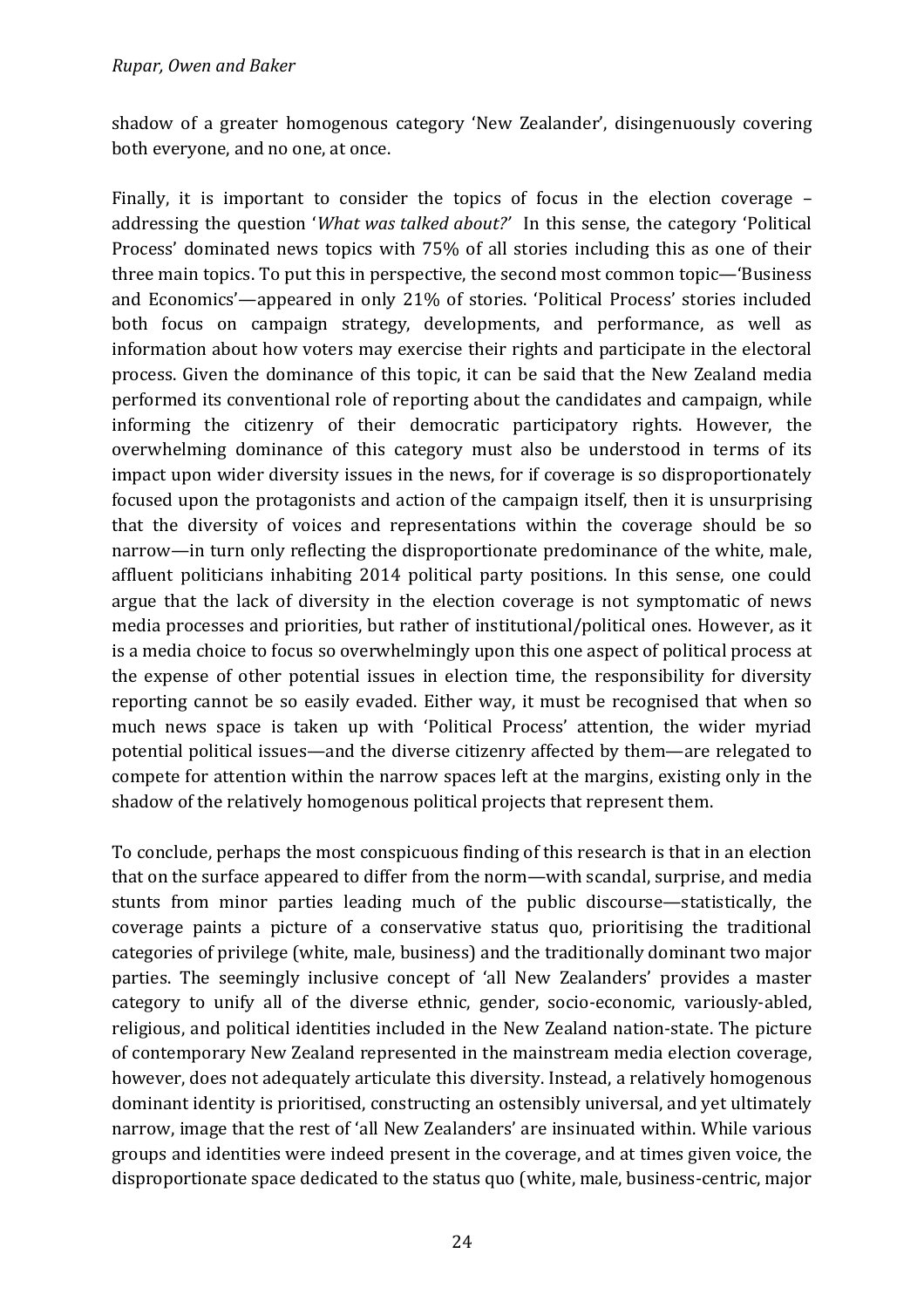party) considerably reduced the space available to the multiple 'others.' Thus, this brief snapshot of media content analysis at election time suggests there is still some way to go before the mainstream news media, as John Key might say, can adequately stand for all its citizens.

# **Notes**

- 1. For example "A More Inclusive New Zealand Forum" organised by the New Zealand Treasury, in Wellington, New Zealand on July 27th, 2015
- 2. Nation-state capacity for maintaining social cohesion is based on liberal conception of individual rights (Boswick and Husband 2005).
- 3. Funded by the AUT DCT Strategic Fund, principal investigator Dr Verica Rupar.
- 4. This study's content analysis of election news coverage follows the method developed in Wahl-Jorgensen et al.'s (2013) recent study of impartiality at the BBC.
- 5. The study follows methodology applied in the investigation of the UK elections. For example: Cushion et al. (2006).
- 6. For a full list of further coding categories not discussed in this article, see the AUT Media Observatory report of the research at http://www.aut.ac.nz/\_\_data/assets/pdf\_file/0020/540506/AUT-Media-Observatory-News,-politics-and-diversity-report.pdf
- 7. 2 (C1,2)
	- $R =$

 $C1 + C2$ 

C1,2 is the number of category assignments both coders agreed on, and  $C1 + C2$  is the total category assignments made by both coders.

- 8. 2014 data, available at www.throng.co.nz
- 9. We coded separately explicit reference to Central Government to analyse attribution of sources (by political affiliation or by government for all and of all) as element of journalism practice. This article does not cover that part of the study.

# **References**

Allan, Stuart. 2004. *News Culture* 2<sup>nd</sup> Ed. New York, NY: Open University Press.

Armstrong, John. 2014. 'Utter triumph for John Key'. The New Zealand Herald, 21 September 2014.

http://www.nzherald.co.nz/politics/news/article.cfm?c\_id=280&objectid=11328656

Baker, Sarah. 2012. *The Changing Face of Current Affairs Television Programmes in New* Zealand 1984-2004. PhD diss., Auckland University of Technology.

Bhabha, Homi K. 2006. 'Cultural Diversity and Cultural Differences', *The Post-Colonial Studies Reader*. Edited by. B. Ashcroft, G. Griffiths and H. Tiffin, 155-57. New York, NY: Routledge. 

Blumler, Jay and Stephen Cushion. 2014. 'Normative Perspectives on Journalism Studies: Stock-taking and Future Directions'. *Journalism*. Vol.15 (2014): 259-73.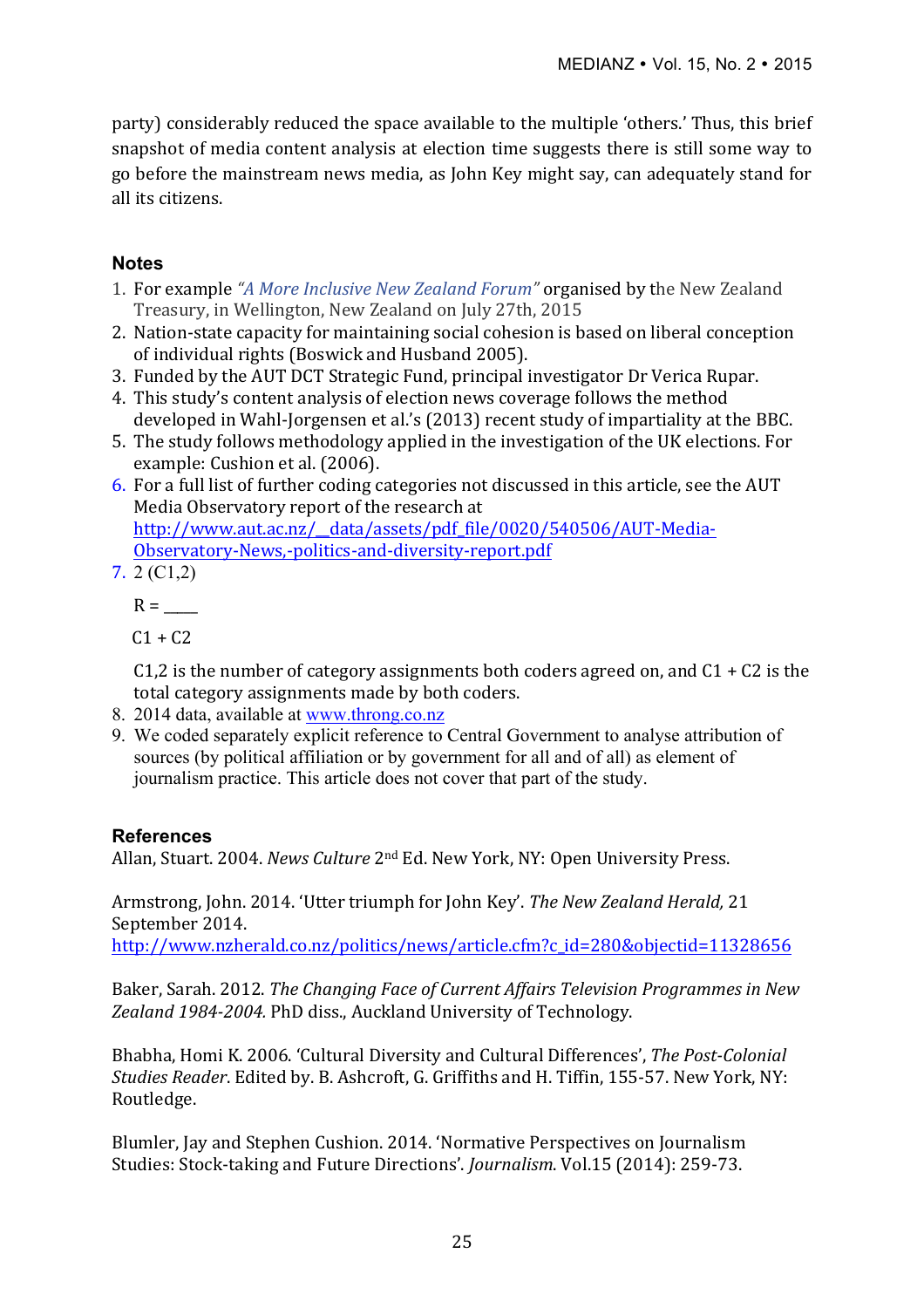Boswick, Wolfang and Charles Husband. 2005. *Comparative European Research in Migration, Diversity and Identities.* University of Deusto: HumanitarianNet

Brown, Jane D., Carl R. Bybee, Stanley T. Wearden and Dulcie M. Straughan. 1987. 'Invisible Power: Newspaper News Sources and the Limits of Diversity', *Journalism Quarterly* 64 (Spring 1987): 44-54.

Carey, James. 1997. The problem of journalism history. In *James Carey: A Critical Reader*. Edited by E. Munson and C. Waren. Minneapolis: The University of Minnesota Press. Comrie, Margie. 1996. *The Commercial Imperative in Broadcasting News: TVNZ from* 1985 to 1990. PhD diss., Massey University.

Cook, Daniel. 2000. *Deregulation and Broadcast News Content: ONN 1984-96.* PHD diss., University of Auckland.

Cottle, Simon. 2003. *'News, Public Relations and Power: Mapping the Field.' In <i>Public Relations and Power.* Edited by Simon Cottle, 3-24. London: Sage.

Couldry Nick. 2012. *Media, Society, World: Social Theory and Digital Media Practice.* Cambridge: Polity Press.

Craft, Stephanie and Wayne Wanta. 2004. Women in the Newsroom: Influences of Female Editors and Reporters on the News Agenda. *Journalism & Mass Communication Quarterly* 81 (1), 124-38.

Curran, James, Shanto Ivengar, Anker Brink Lund and Inka Salovaara-Moring. 2009. 'Media Systems, Public Knowledge and Democracy: A Comparative Study'. *European Journal of Communication* 24 (1): 5–26.

Cushion, Stephen, Bob Franklin and Geoff Court. 2006. Citizens, Readers and Newspaper Coverage of the 2005 UK General Election. *Javnost—The Public* 13 (1): 41-60.

Cushion, Stephen and Richard Thomas. 2013. 'The Mediatization of Politics: Interpreting the Value of Live vs. Edited Journalistic Interventions in UK Television News Bulletins'. *International Journal of Press/Politics* 18 (3): 360–38.

Day, Denis. 2006. 'Ethnic and Social Groups and Their Linguistic Categorization'. In *Beyond Misunderstanding: Linguistic Analysis of Intercultural Communication*. Edited by Cristi Buhrin and Jan Ten Thije, 217-45. Amsterdam: John Benjamins Publishing.

Dewey, John. 1927. *The Public and Its Problems*. New York: Holt.

Dobson, Andrew. 2014. *Listening for Democracy: Recognition, Representation and Reconciliation*. Oxford: Oxford University Press.

Ericson, Richard V., Patricia M. Baranek and Janet B. L. Chan. 1989. *Negotiating Control: A Study of News Sources.* Toronto: University of Toronto Press.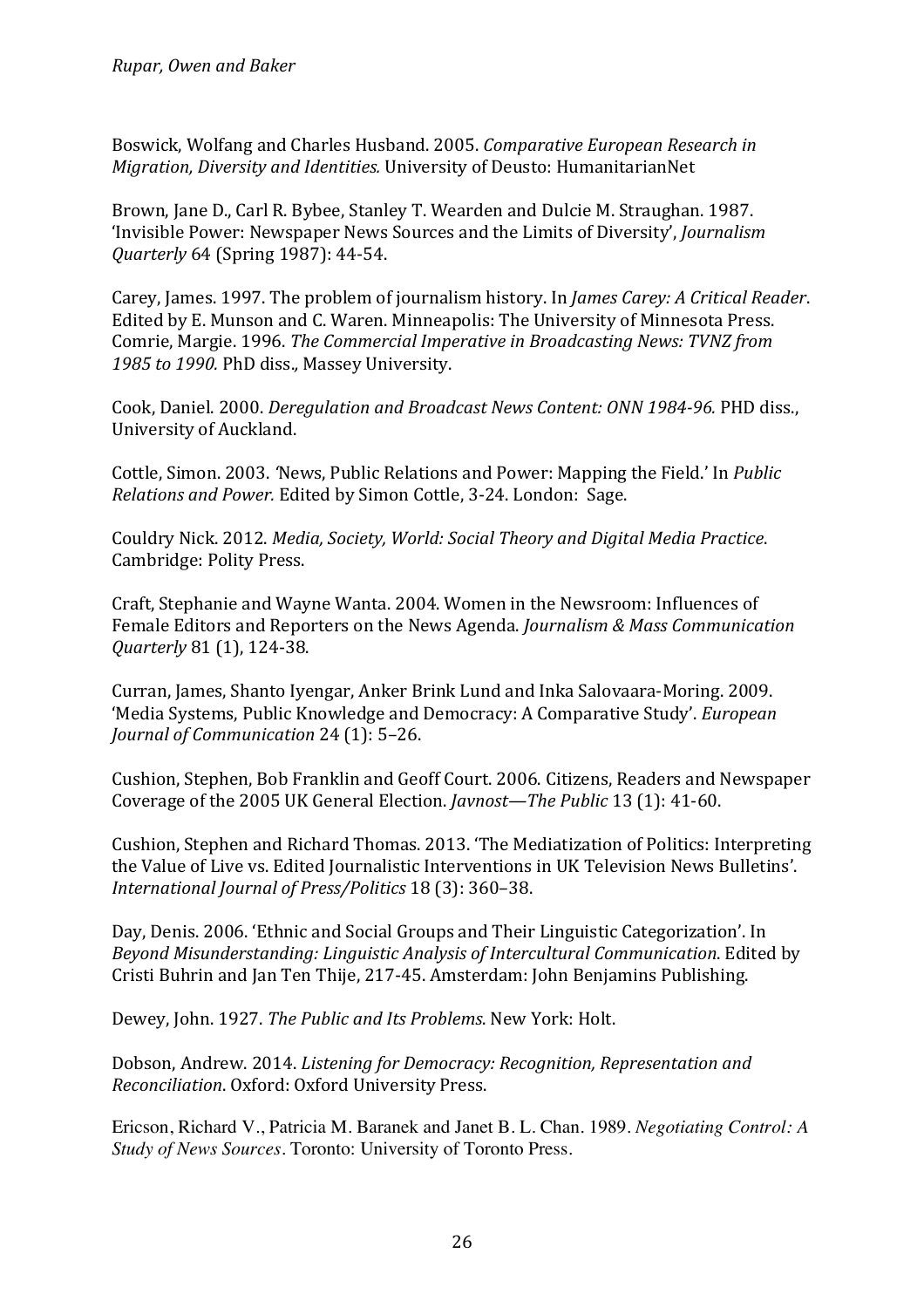Gitlin, Todd. 1980. *The Whole World is Watching: Mass media in the Making and Unmaking of the New Left.* Berkeley: University of California Press.

Habermas, Jurgen. 1989. *The Structural Transformation of the Public Sphere: an Inquiry into a Category of Bourgeois Society*. Cambridge: The MIT Press.

Herman, Edward S. and Noam Chomsky. 1988. Manufacturing Consent: The Political *Economy of the Mass Media*. New York, NY: Pantheon.

Hernandez, Debra Gersh. 1995. 'Are Women Being Annihilated by the Media'. *Editor &* Publisher 1 July 1995.

Hilgartner, Stephen and Charles Bosk. 1988. 'The Rise and Fall of Social Problems: a Public Arenas Model'. *American Journal of Sociology* 94 (1): 53-78.

Irvin, Mariah. 2013. 'Women TV Broadcast News: Reporters and Sources in Hard News Stories'. *Elon Journal of Undergraduate Research in Communication* 4 (1): 39-47.

Johnson-Cartee, Karen S. 2005. *News Narratives and News Framing: Constructing Political Reality*. Oxford, UK: Rowman & Littlefield.

Krippendorff, Klaus. 2013. *Content Analysis: An Introduction to Its Methodology*. London: Sage Publications.

Munshi, Debashish, Priya Kurian, Rebecca Fraser, Verica Rupar. 2014. "Shadow Publics" in the News Coverage of Socio-Political Issues'. *Journalism* 15 (1): 89-108.

Lealand, Geoff. 2011. 'What Anniversary? New Zealand "Celebrates" Fifty Years of Television'. In *Remembering Television: Histories, Technologies, Memories.* Edited by K. Darian-Smith & S. Turnbull, 228-48. Newcastle upon Tyne, UK: Cambridge Scholars Publishing.

Licbler, Carol M. and Susan J. Smith, 1997. 'Tracking Gender Differences: A Comparative Analysis of Network Correspondents and Their Sources'. *Journal of Broadcasting and Electronic Media* 41 (Winter 1997): 58.

Lippmann, Walter, 1922. *Public Opinion*, New York: Harcourt, Brace.

Ministry for Women, New Zealand Government. 2015. 'New Zealand Women'. http://women.govt.nz/new-zealand-women

Myllylahti, Meria. 2014. 'IMAD New Zealand Media Ownership Report 2014'. https://www.aut.ac.nz/\_\_data/assets/pdf\_file/0008/509723/JMAD-New-Zealand-Media-Ownership-Report-2014\_2.pdf

Negrine, Ralph. 1996. *Communication of Politics*, London: Sage.

*The New Zealand Herald.* 2012. 'Herald's Readership Reaches New High', 25 May 2012. http://www.nzherald.co.nz/business/news/article.cfm?c\_id=3&objectid=10808411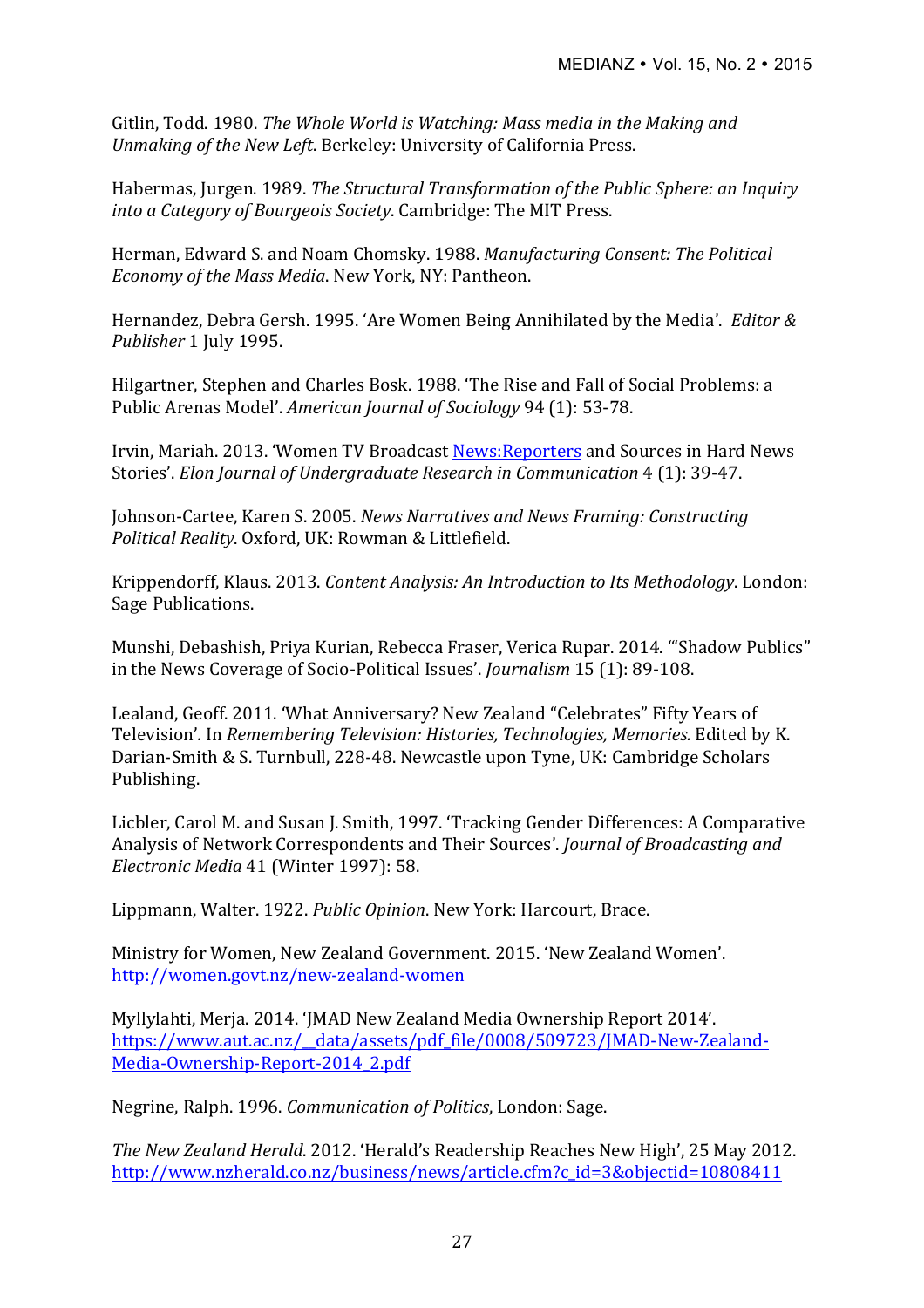*The New Zealand Herald.* 2014. 'Election 2014: National win three more years with resounding win'. *The New Zealand Herald*, 21 September 2014. http://www.nzherald.co.nz/nz/news/article.cfm?c\_id=1&objectid=11328664

New Zealand Parliament. 2011. *Television New Zealand Amendment Bill.* http://www.parliament.nz/ennz/pb/legislation/bills/00DBHOH\_BILL9722\_1/television-new-zealand-amendmentbill

Norris, Pippa. 2000. A Virtuous Circle: Political Communications in Postindustrial *Democracies.* Cambridge: Cambridge University Press.

North, Robert, Ole Holsti, M. George Zaninovich and Dina Zinnes. 1963. *Content Analysis: A Handbook with Applications for the Study of International Crisis.* Evanston: Northwestern University Press.

Phelan, Sean. 2009. 'The Newspaper as Political Antagonist: Editorial Discourse and the Othering of Māori Perspectives on the Foreshore and Seabed Conflict'. *Journalism* 10 (2): 217-37.

Radio New Zealand. (2007). *Editorial Policies*. http://www.radionz.co.nz/assets/cms\_uploads/000/000/003/Editorial\_Policy\_May\_20 07.pdf.

Radio New Zealand. 2013. *Celebrating Innovation: Radio New Zealand Annual Report 2012-2013*.

http://www.radionz.co.nz/assets/cms\_uploads/000/000/043/RNZ\_Annual\_Report\_20 13.pdf.

Ross, Karen and Margie Comrie. 2011. The Rules of the Leadership Game: Gender, Politics and News. *Journalism* 13 (8): 969-84.

Schudson, Michael. 2005. Autonomy from whom? In *Bourdieu and the Journalistic Field.* Edited by R. Benson and E. Neveu, 214-24. Cambridge: Polity Press.

StopPress, 2014. 'APN's half year results show profit increase of 77 percent, but there isn't good news across the board'. http://stoppress.co.nz/news/apn-results.

Strömbäck, Jesper and Lynda Lee Kaid, eds. 2008. *The Handbook of Election News Coverage Around the World*. New York: Routledge.

Thompson, Peter A. 2010. *Submission on Television New Zealand Amendment Bill.* Submission to Parliamentary Select Committee. http://www.parliament.nz/resource/0000123756.

Touraine Alain. 1998. 'Culture without Society'. *Cultural Values*, 2 (1): 140-57.